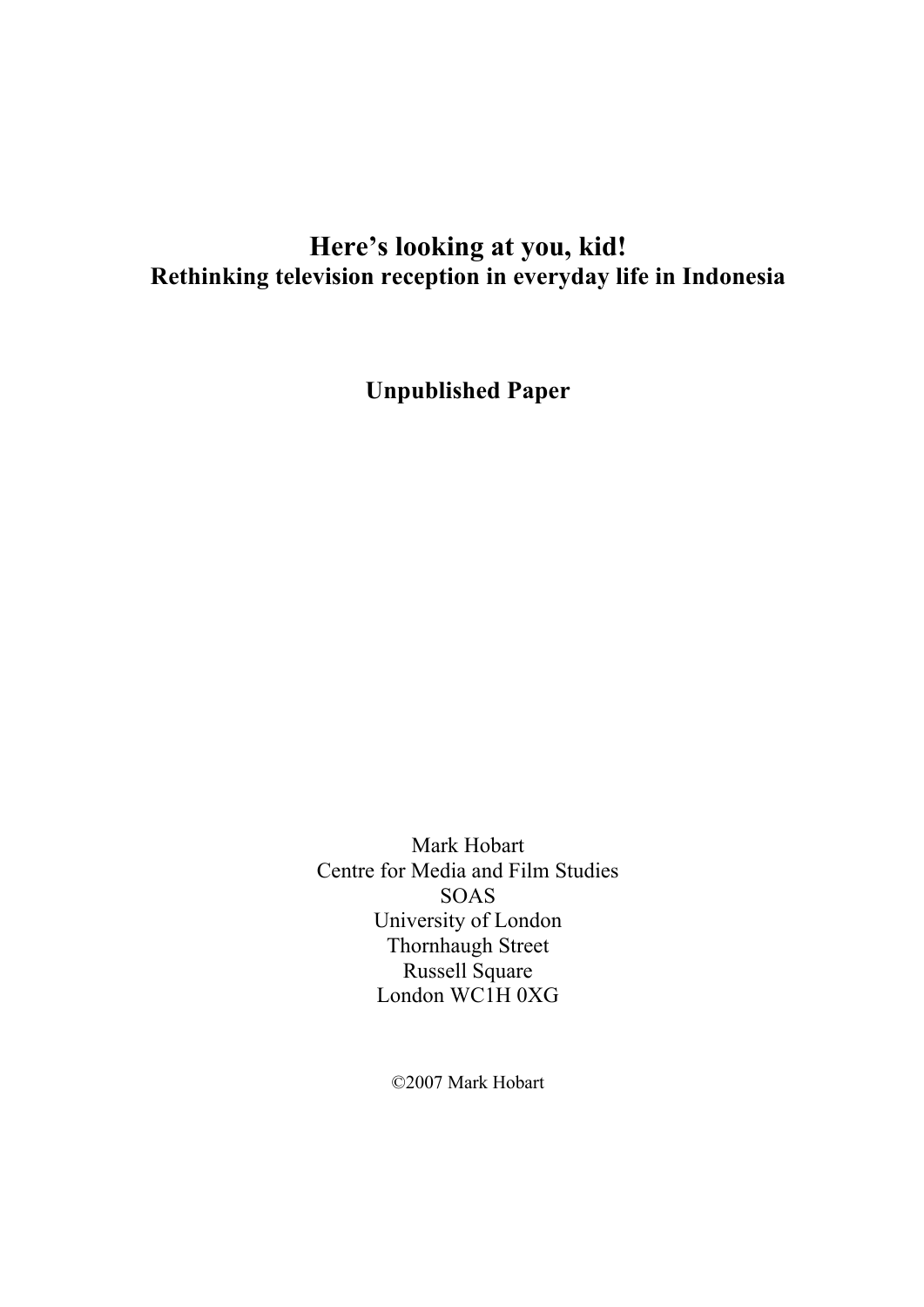'Media', 'consumption' and 'everyday life' are words that trip off the tongue easily. But what, if anything, do the terms actually tell us other than to replicate platitudes bandied about by the media and advertising industries themselves? And what do they contribute to a critical post-colonial study of rapidly changing parts of Asia? I shall question some taken-for-granted assumptions and suggest that such familiar and seemingly innocent terms involve a host of historical and culturally ethnocentric presuppositions. How unfortunate were the launch of a critical approach to Asian media to founder on the submerged iceberg of European hegemony.

But what is so wrong with these useful words? To start with, because they are part of vernacular usage, the object of study becomes easily confused with the terms of critical analysis, resulting in tautology. And what precisely is meant by the media here? Are we talking about industries, objects or relays, means of transmission, relations of production, means of dissemination or interpellation, channels of information or entertainment, the rise of mediated experience, practices or expectations and much else besides? Much of the seeming omnipresence of the mass media consists simply in slippage between different senses. Before we turn to case materials, let us consider first what baggage words like consumption and everyday life bring with them.

So, what exactly do we mean by consumption when applied to the media, or by the everyday? In what sense are activities as diverse as reading a newspaper or magazine, going to the cinema with friends, watching a favourite television programme in the evening or surfing the net adequately encapsulated by the notion of 'consumption'? On what grounds, apart from making life simple for scholars, should we assume that an economistic metaphor is sufficient to sum up possible forms of engagement with the media? As we cannot possibly know the everyday lives of the billions of people in Asia, what are we actually doing when we make such sweeping generalizations? And what are the limitations of notions like the everyday which perforce are so remote from researchers' possible experience as to be undecidable? Below I examine what, at first sight, would seem an ideal example of media consumption in everyday life – advertisements using beautiful women on Indonesian commercial television channels to sell cosmetics and other products. On closer inspection however, matters are not so straightforward and far more interesting.

#### **A problematic example**

A key aspect of the growth of the mass media in Indonesia has been the expansion and proliferation of television channels. In place of a single state broadcaster, in the 1990s a variety of commercial channels emerged, with 10 national terrestrial channels by 2006, over 50 local stations and an abundance of satellite channels. So central islands like Java and Bali were well served and households in many villagers had at least one colour TV set. In the remoter parts of the archipelago coverage is more variable, although satellite dishes are relatively cheap. With a rapidly growing mass market, advertisers – many of them working for international agencies based in Jakarta – have saturated programming time with advertising breaks every ten minutes or so, which irritate audiences. What makes Indonesia interesting is that viewers are often not naïve. With a long history of spectatorship of traditional media like theatre, they have become skilled critical audiences and readers of modern media. This poses difficulties for programmers who find themselves continually having to invent new genres (or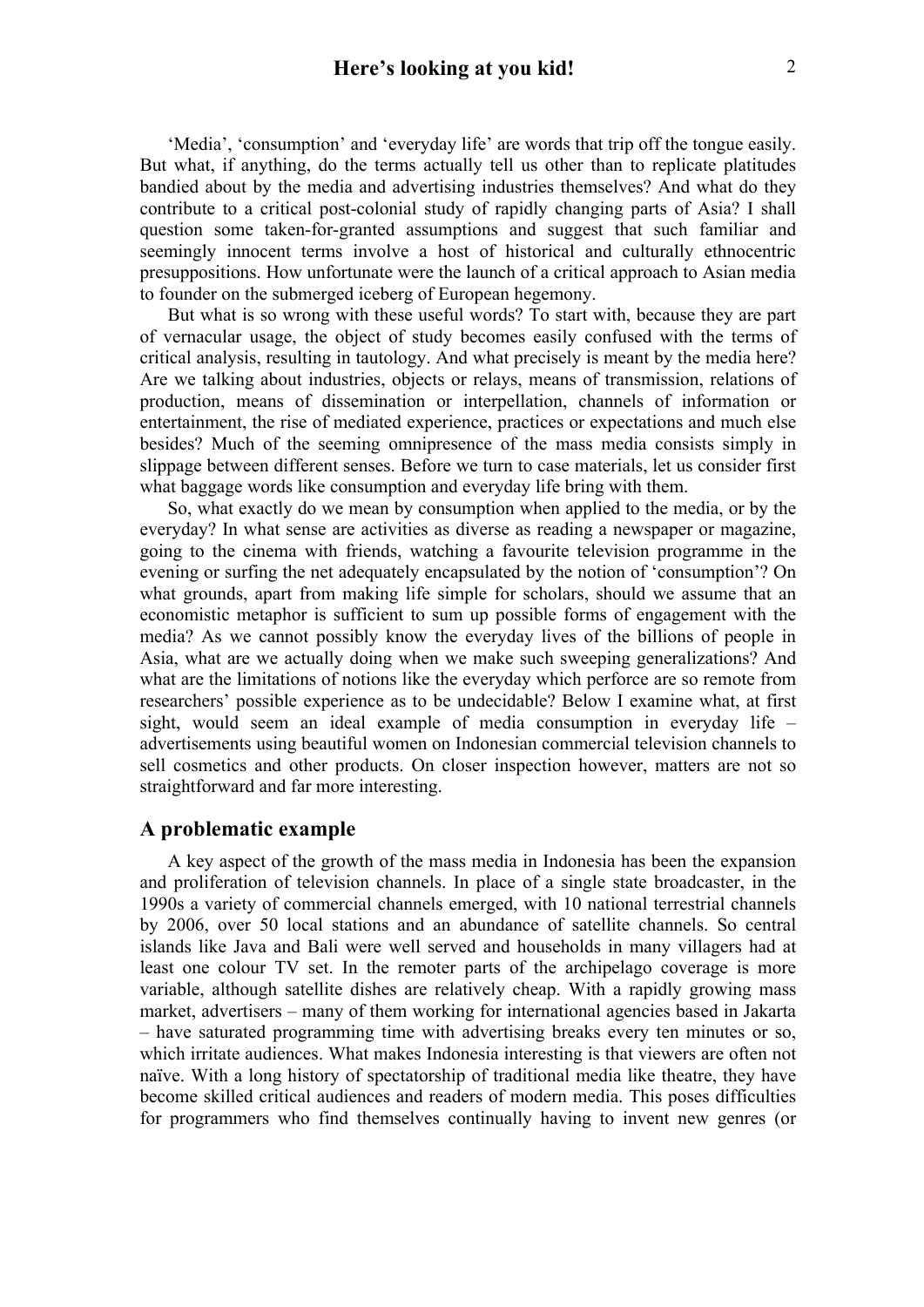more often borrow and adapt models from elsewhere), as audiences tire of programmes and see through the tricks of production.<sup>1</sup>

Following Suharto's resignation in 1998, censorship of the media was relaxed greatly. Coupled with the financial crisis and a weak currency, so making imported programmes expensive, Indonesian production houses seized the unprecedented opportunities. Taking advantage of the new liberal atmosphere, programme makers decided to make use of attractive, elegantly dressed young women as presenters, not just for the conventionally female market, but across a wide spectrum including the news and reality TV such as *verité* crime. With the weakening of the New Order's insistence on depicting women exclusively as mothers and wives, the scope for using glamorous and affluent-looking women to sell consumer goods was greatly enhanced. This looks familiar: the female form is used to sell commodities or becomes a commodity.

However, rather than start on the familiar ground of how media producers and, for the most part, scholars address the role of media in consumption, let us look at what supposedly ordinary consumers make of what happens. Between 1988 and 1999, I studied how people engaged with, and understood the consequences of, the mass media in a village in South Central Bali, Indonesia (e.g. Hobart 2000, 2002). By the nineteen nineties several commercial television channels had become widely available and a topic that villagers often discussed among themselves was advertisements. As I have written about this elsewhere (2001), a brief summary should suffice.

Although commercial television had produced a marked change in many people's daily schedules, the criteria they brought to evaluating programmes and advertisements derived from previous experience ranging from radio, political speeches and popular theatre to local markets. Far from being dupes, villagers' conversations showed they had an acute sense of how programme producers and advertisers attempted to interpellate them. Indeed the need to advertise a product was taken as evidence that it could not be much good: if it were, word of mouth would sell it without the need for big advertising budgets. Viewers showed themselves to be sharp textual analysts in enjoying spotting the ambiguities and evasions of advertising blurb. However they were only too aware of their place in society and the forces directed at them. Whatever they were, 'ordinary villagers' were not acquiescent recipients of consumer capitalism. Nor, if they were capable of being so critical and self-critical, is it clear quite what distinguishes everyday life, which implies the ordinary, routine and unreflective, from anything else. Gramsci's remark seems apt here: 'All men are intellectuals…but not all men have in society the function of intellectuals' (1971: 9).

To complicate matters further, how universal are the subjects of consumerism? During a remarkable conversation in Bali, a young wife whose husband had recently bought a new gas-fired hob commented that, if he had not had the money, he would not have wanted to buy one (Hobart 2001). It was remarkable because it highlighted differences between how I, as a western anthropologist, reacted by arguing that one can still want something even if you cannot have it and my Balinese interlocutors, who immediately endorsed her argument. Western scholars tend to work with folk ideas about desire – common sense rather than good sense – which we risk imposing on our subjects of study, as I did. I took it that flaunting consumer goods as desirable *ipso* 

 $\frac{1}{1}$  $^{1}$  A good example is the varieties of reality TV which swept the ratings after 2002, but had virtually died out by 2006 (Hobart 2006) leaving television producers struggling for new ideas. One genre, supernatural programmes made use of angles, special effects and digital enhancement. It was entertaining to sit with different audiences and see how they set about working out 'how they did it'.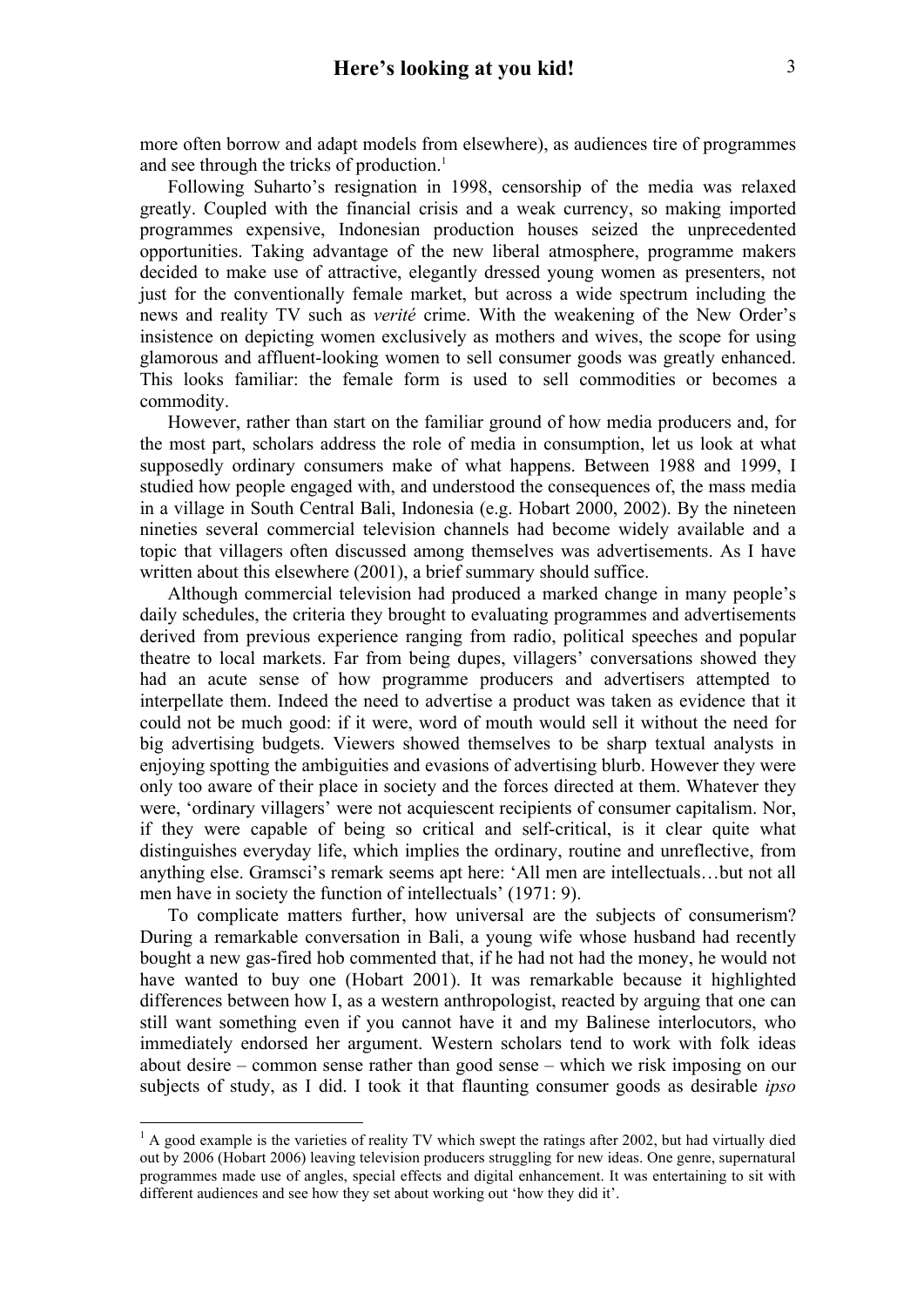*facto* creates or inflames desire. As Balinese are implicated in a long Hindu-Buddhist philosophical discourse about the nature of desire and the human subject, we should be cautious about unthinkingly imposing concepts such as consumption and the everyday which easily carry so much cultural baggage.

## **Rethinking media consumption in everyday life**

This brief account should remind us that the more natural, obvious and self-evident that categories of thought are, the greater the risk that they involve presuppositions that may have eluded critical review. And, if the urgent task facing media studies is to address its persistent Eurocentrism, is it really wise to impose upon the rest of the world universalized, acultural and ahistorical assumptions, which reiterate a peculiar European genealogy? So let us consider briefly two sets of issues. First, what problems might lie in our seemingly innocent use of terms like media, consumption and the everyday? And second, how are people supposed to be implicated in consumption through the media. The latter touches on that most problematic set of issues: what do audiences make of what they watch? And what we can know about it?<sup>2</sup> These questions are too broad to be answerable fully here. However, as the television advertisements I shall discuss hinge on the use of attractive women mediating the consumer product by virtue of being the object of the viewer's gaze, we need to consider quite what is involved in such a gaze.

To avoid tedium, I shall forego potted histories of the debates about consumption and the everyday,<sup>3</sup> and cut directly to the relevant critiques. Far from being primarily a set of materialist practices, consumption is in significant part semiotic: it is about consuming signs – of wealth, status, life style. As Baudrillard noted some forty years ago, what is remarkable is that

*there are no limits to consumption.* If it was that which it is naively taken to be, an absorption, a devouring, then we should achieve saturation. If it was a function of the order of needs, we should achieve satisfaction. But we know that this is not the case: we want to consume more and more… At the heart of the project from which emerges the systematic and indefinite process of consumption is a frustrated desire for totality. Object-signs are equivalent to each other in their ideality and can proliferate indefinitely: and *they must* do so in order continuously to ful-fill the absence of reality. It is ultimately because consumption is founded on a *lack* that it is irrepressible (1988a [1968]: 24-5)<sup>4</sup>.

Were consumption about needs, these would swiftly be fulfilled. You can only eat so much, drive so many cars, watch so many televisions and take so many holidays. However, in a classical capitalist inflation, the desire to consume more and newer seems limitless.

Baudrillard's rejection of the naïve realism of so much writing about consumption (Bocock 1993) rests upon a developed theoretical critique. It starts from the recognition

 $\frac{1}{2}$ <sup>2</sup> Indeed, if you stop and ask 'what is involved in watching television or a film?', it becomes clear that the question is largely incoherent, because there are so many ways in which different people may watch under different circumstances. Granted the potentially extraordinary and ungraspable range of human engagement, you see the appeal of cognitivism in claiming an answer.

<sup>&</sup>lt;sup>3</sup> Similar problems surround the use of 'media' (cf. Williams 1983: 203-7). Indeed one reason that debates in media studies have proven so protracted and inconclusive is that the different disciplines which claim an interest and special competence in the study of the media all have different ways of constituting their object of study within incommensurate frames of reference. <sup>4</sup> Unless otherwise indicated, all emphases in quotations are in the originals.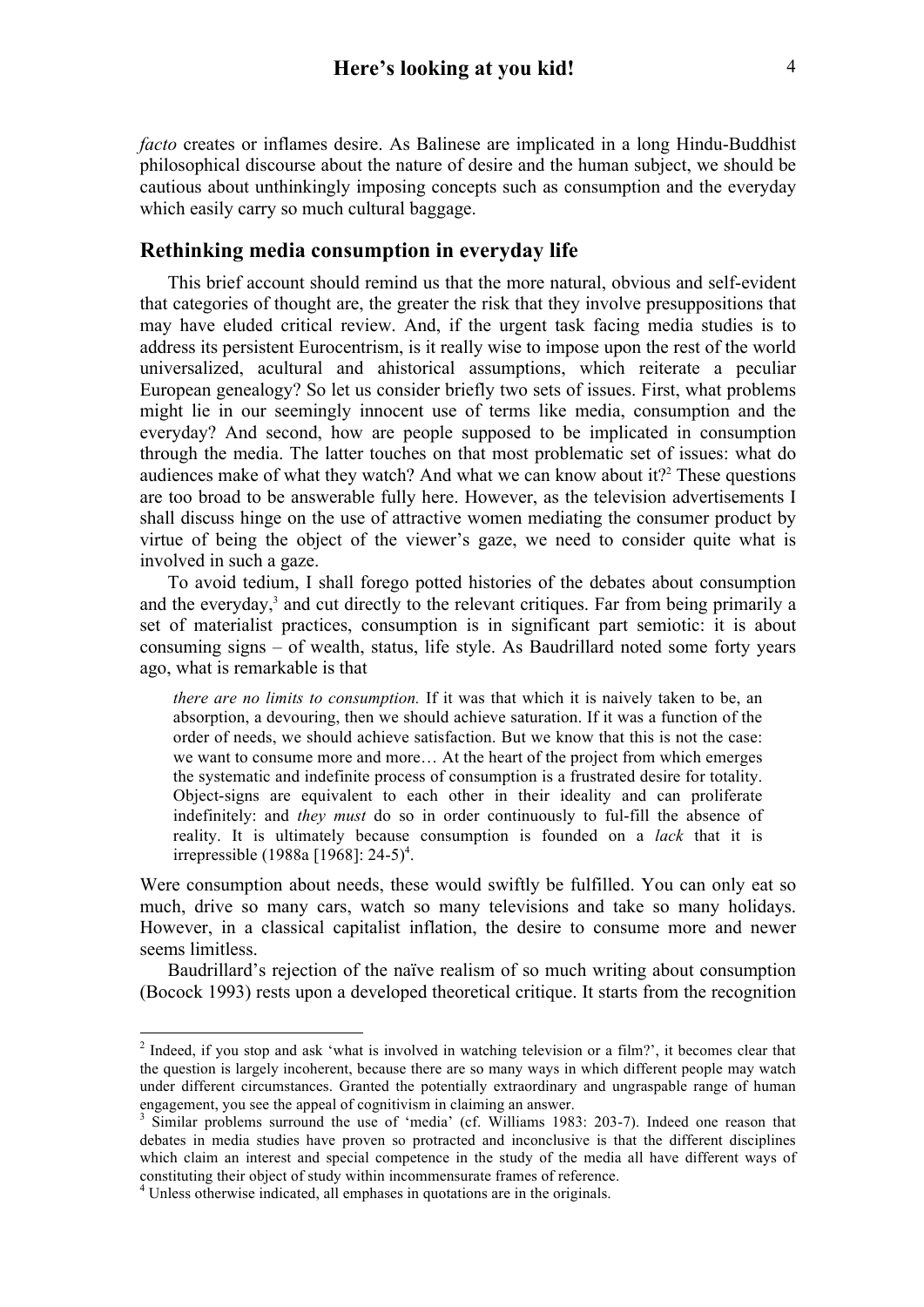that at issue are not objects desired by universalized subjects but relationships that form a singular kind of system. For

we can conceive of consumption as a characteristic mode of industrial civilization on the condition that we separate it fundamentally from its current meaning as a process of satisfaction of needs… From the outset, we must clearly state that consumption is an active mode of relations (not only to objects, but to the collectivity and to the world), a systematic mode of activity and a global response on which our whole cultural system is founded… Consumption, in so far as it is meaningful, is *a systematic act of the manipulation of signs*… what is consumed are not objects but the relation itself – signified and absent, included and excluded at the same time – it is *the idea of the relation* that is consumed in the series of objects which manifests it (1988a: 21-22).

The difference from most approaches in Anglo-American human sciences<sup>5</sup> is exemplified in Baudrillard's use of two interesting notions: difference and lack. In a distinctively anthropological turn, what people consume are signs of difference. And, as difference is potentially infinite, so are the objects in which difference is vested. Likewise lack has complex implications. At once it underpins the apparent inexhaustibility of consumer desire and points out that consumerism presupposes a theory of the human subject.

A curious feature of the debate about consumerism is the relative absence of critical reflection over what is presupposed about the human subjects who do the needing, desiring and consuming. Are we being offered a theory of some universal, ahistorical, pre-social homunculus?<sup>6</sup> And to what human proclivities is consumption supposed to appeal? With a startling lack of imagination, this usually seems to be some form of 'pleasure', as if the gamut of human happiness across the world and the ages could be so simply summed up.<sup>7</sup> Baudrillard neatly complicates both the assumptions that it is 'free' individuals who consume and that the ends are pleasure.

Consumption is not…an indeterminate marginal sector where an individual, elsewhere constrained by social rules, would finally recover, in the 'private' sphere, a margin of freedom and personal play when left on his own. Consumption is a collective and active behavior, a constraint, a morality and an institution… nowadays pleasure is constrained and institutionalized. Not as a right or enjoyment, but as the citizen's *duty*… one is obliged to be happy, to be in love, to be adulating/adulated, seducing/seduced, participating, euphoric, and dynamic (1988b: 48-9)

That this is not more evident is because scholars have become complicit in the logic of the phenomenon they are supposed to analyze – what Baudrillard termed 'the order of production' (1979).

 $\frac{1}{5}$  $5$  The difficulty many such scholars have is the more interesting because the theoretical framework in question and the concomitant role of semiotics were proposed by the American pragmatist philosopher, C.S. Peirce. The analytical appreciation, since Lévi-Strauss, that the elements under study are not objects, but relations, and the relations of relations which constitute systems, has again and again proven explanatorily far more powerful than empirical models.

 $6$  For an elegant critique of how problematic presuppositions about the homunculus are in psychology, see Henriques et al. 1984: 18, 97, 272ff. Granted how questionable, if not downright dangerous, culturally specific (aka European) accounts of human nature masquerading as universal truths are, Asians scholars should perhaps be particularly careful before adopting such models which involve such presuppositions. Otherwise they are likely to find themselves participating in their own intellectual recolonization.

 $<sup>7</sup>$  Ferguson 1990 has explored some of the reasons why our thinking and vocabulary of human enjoyment</sup> and happiness should be so remarkably inadequate.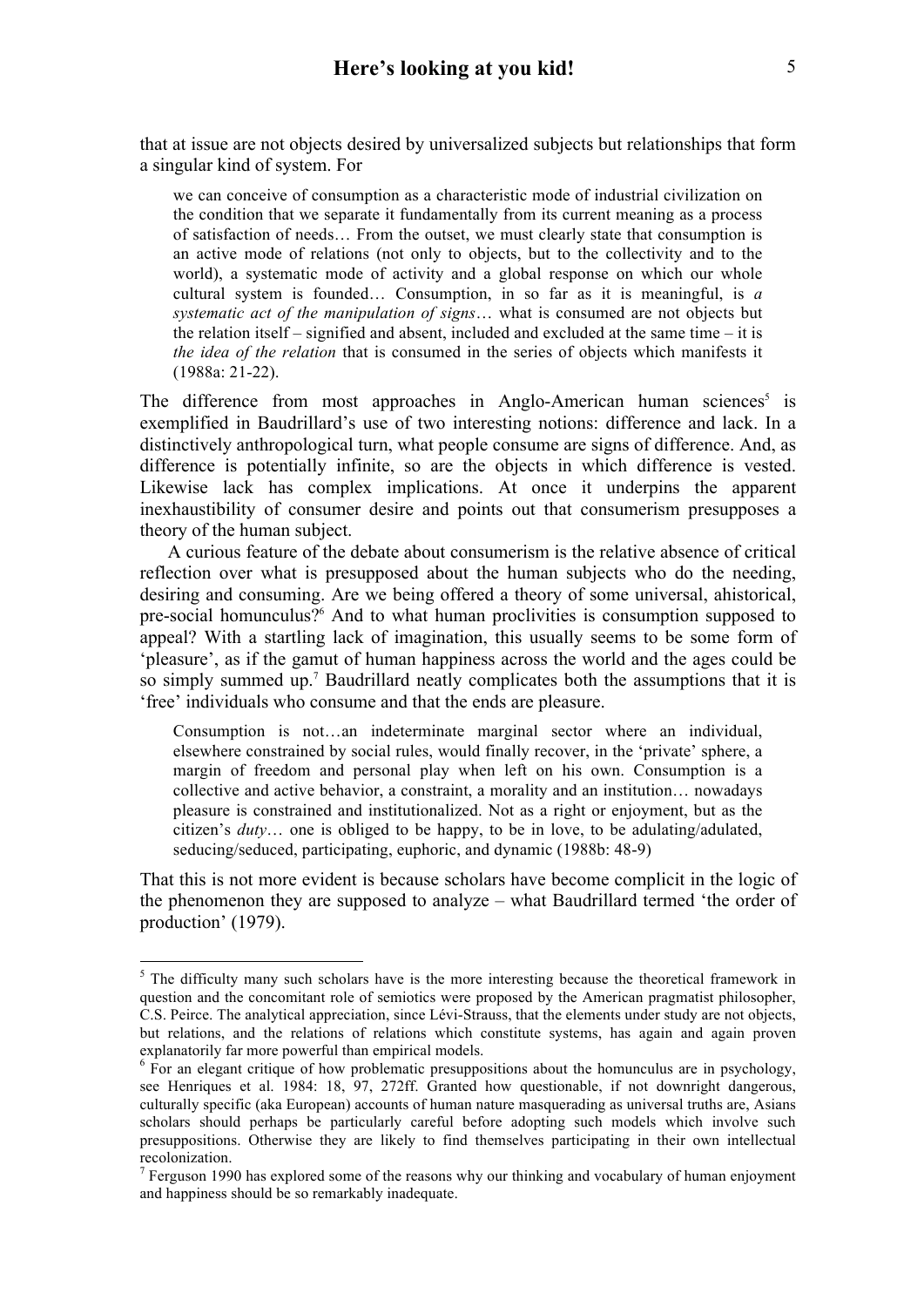By contrast to so large and diverse a topic as consumption, 'the everyday' might seem a down-to-earth, even vaguely anthropological, notion, which usefully highlights what ordinary people do and so is a convenient way of designating an object of study or a field within which the mass media operate. To those in cultural studies reared on the English translation of de Certeau's *The practice of everyday life* (1984) it may also connote a celebration of resistance to, and postmodern subversion of, bourgeois life styles. However the everyday, *le quotidian*, is inextricably linked with theories of Being, consciousness, agency and praxis in a long history of argument from Heidegger and Lucács through Gramsci and Benjamin to de Certeau and Barthes.<sup>8</sup> While they understood the everyday in quite different ways, just as Freud had denaturalized everyday speech, the protagonists agreed on the importance and necessity of critically rethinking what the everyday presupposed. In short, unless it is used entirely unthinkingly, the everyday problematizes and undermines itself. Is it – among other possibilities – the ordinary, drudgery, women's work; the inauthentic, sordid, alienated; the utopian revolutionary; the conditions of consciousness and the subject, modes of becoming, lived immediacy; the importance of the insignificant, the disruption of bourgeois culture, the voice of the subaltern, a site for free expression, a strategy in the politics of representation? So the problem of the human subject, unproblematized in much writing about consumption, re-appears as a ghost at the banquet of the everyday.

A problem with thinking about the everyday is that those who do so, at least in their professional work, are hardly part of the everyday. So, it is interesting to consider how even Lefebvre, in trying to rescue the everyday from its stereotypes struggles to escape the presuppositions. A critique of everyday life which stressed 'the petty side of life, its humble and sordid element'

would only bring the disappointing aspects of social praxis to the fore. It would emphasize the trivial and the repellant. It would paint a black picture of dissatisfaction. It would tend to concentrate on the sordid side of life, on suffering, on a rather old-fashioned populism…

The hypothesis of our study is rather different…it is in everyday life and starting from everyday life that genuine *creations* are achieved, those creations which produce the human and which men produce as part of the process of becoming human: works of creativity. These superior activities are born from seeds contained in everyday practice… Whatever is produced or constructed in the superior realms of social practice must demonstrate its reality in the everyday, whether it be art, philosophy or politics. At this level alone can it be authenticated… The human world is not defined simply by the historical, by culture, by totality or society as a whole, or by ideological and political super-structures. It is defined by this intermediate and mediating *level:*  everyday life (2002: 44-45).

The everyday may be petty and sordid, but it is the substrate (almost literally in the image of seeds sprouting) from which the (rather Romantic) creative emerges and by which, in modern mass societies, it shall be judged in the end. But is the reference to

 <sup>8</sup>  $8$  In an interesting review, Roberts (1999) explores how, through de Certeau, Barthes and cultural studies, the issues of politics and history which informed argument over the quotidian became trivialized and complicit with the capitalism it sought to question. His analysis of four kinds of argument is a useful starting point.

<sup>(1)</sup> theories of the everyday which claim to produce a subject without remainder (Heidegger); (2) theories of the everyday which produce a messianic subject (Lukacs, Vaneigem, Debord); (3) theories of the everyday which produce a subject as the embodiment of social contradictions (Gramsci, Benjamin, Lefebvre); and (4) theories which produce a subject whose agency is identified with symbolic displacement or recoding (Barthes, de Certeau) (1999: 27).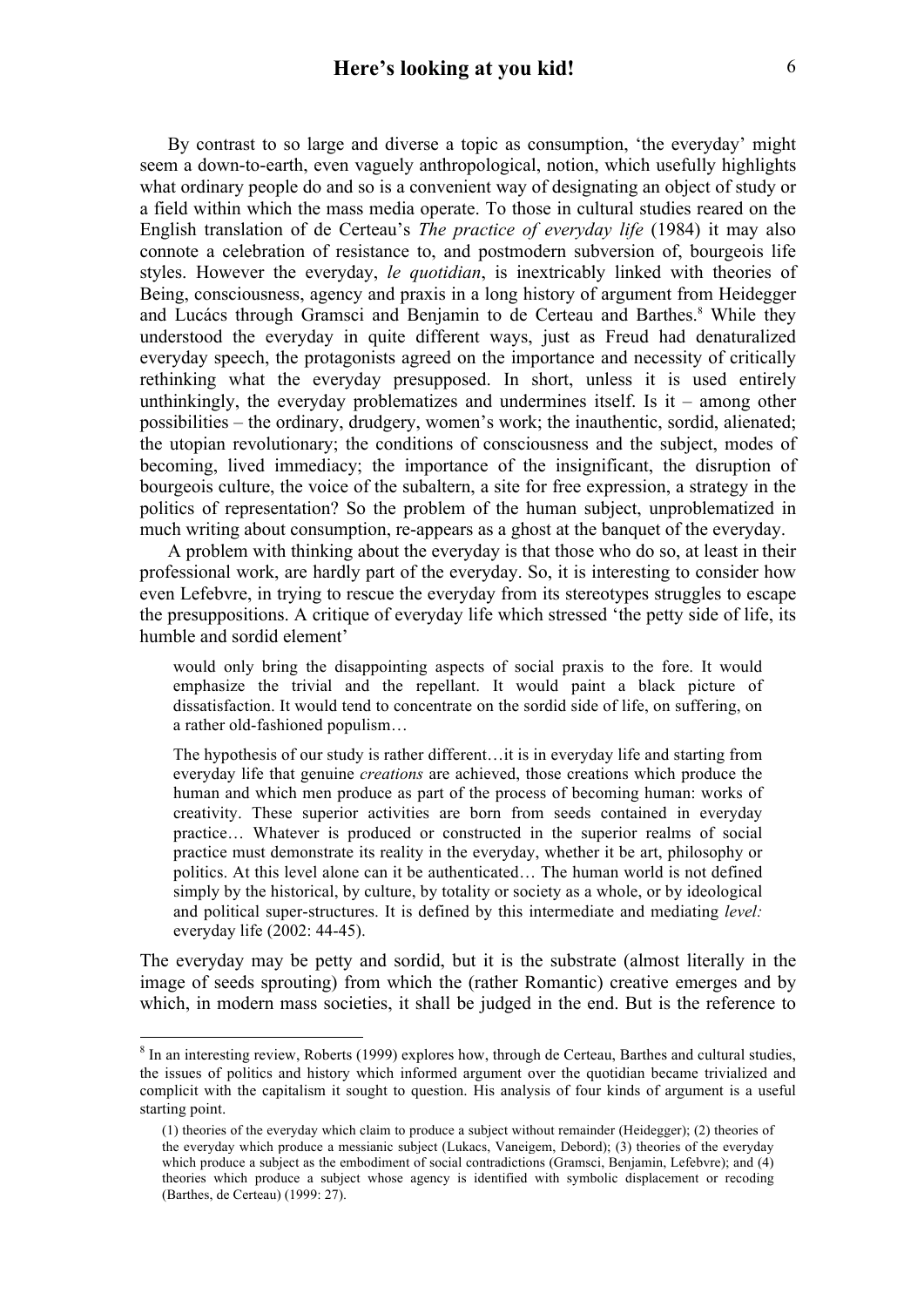'superior realms' entirely ironic? Class is written across this account. The everyday is a level in a hierarchical reality,<sup>9</sup> not a frame of reference, a way of contextualizing human action or talking about social relations (as when Baudrillard remarked that every time he watched television he was a member of the masses, because it is a mass medium).

The notion of the everyday in modern societies poses a distinctive problem. What can we know about the lives and actions, let alone thoughts, of individuals in very large populations? Faced with such formidable problems of theory and method, we fall back on bridging notions like the everyday, which come to stand in for and constitute a largely unknowable reality.<sup>10</sup> As Ian Hacking has argued, what we are dealing with is the emergence of a new mode of imagining reality through measuring large populations – 'the average'. The average bears on the idea of the everyday through different senses of the 'normal', which in European languages conflates description and evaluation. In the nineteenth century, two senses emerged which permeate much thinking about the everyday, namely the Durkheimian idea of the normal as right and good, and Galton's notion of normal as mediocre, mundane and in need of improvement (Hacking 1990: 160-169). Now the normal and average are statistical realities which correspond to no actual individuals, because their work is to do something quite different. What they designate are tokens, trends and percentages, not persons, opinions and arguments. So they are highly problematic and misleading as a way of understanding people as thinking and feeling subjects.

Faced with so diffuse and intangible a concept, writers about the everyday not only land up imposing their own vision and projecting their own ideals, but are obliged to resort to examples and anecdotes to give substance to an abstraction. So Lefebvre wrote movingly of the unheeded daily chores of housewives as exemplifying the everyday (2002: 42-43), while de Certeau picked up on the informal economy through the practice of *la perruque*, working privately in company time. So what professes to be an empirical, demotic, even democratic concept cannot be, because it is inevitably caught up in the presuppositions that intellectual, political or other élites bring to imagining, surveying, pre-empting, speaking for or ignoring the majority of the population, in which they find it hard consistently to include themselves. So, not only are ideas of the normal or everyday unsuitable for inquiry about individual humans, but they so prejudge what might be going on as to make critical inquiry almost impossible.

The trends outlined above are very widespread in writing about media although they may not always appear so immediately. Consider the following:

The media are complicit in the generation of spectacle politics, reducing politics to image, display and story in the forms of entertainment and drama. Daily news is increasingly structured by the forms of entertainment and the soundbite, as are documentaries and TV magazine-style features on politics, while fictional films or TV mini-series narrate especially dramatic events or entire presidential dynasties. Consequently the public comes to see presidencies and politics of the day as narrative

<sup>-&</sup>lt;br>9 <sup>9</sup> In other words, philosophically, we are dealing with the ancient theory of substantialism, which comprises a world of objective unchanging substances (Collingwood 1946: 42-45).<br><sup>10</sup> The problem is usually presented as one of mass societies and so distinctively modern – pre-modern

peoples being assumed to be more knowable because their societies are supposed to lack the complex division of labour and so possibility of individuality of modern societies. Also anthropologists have addressed the issue differently by concentrating primarily on small communities in which they can, in principle, get to know a great deal about people's lives. However serious ethnographic fieldwork takes years, poses heavy demands on learning language and attaining a degree of competence in another society, and is potentially limited in how generalizable the findings are.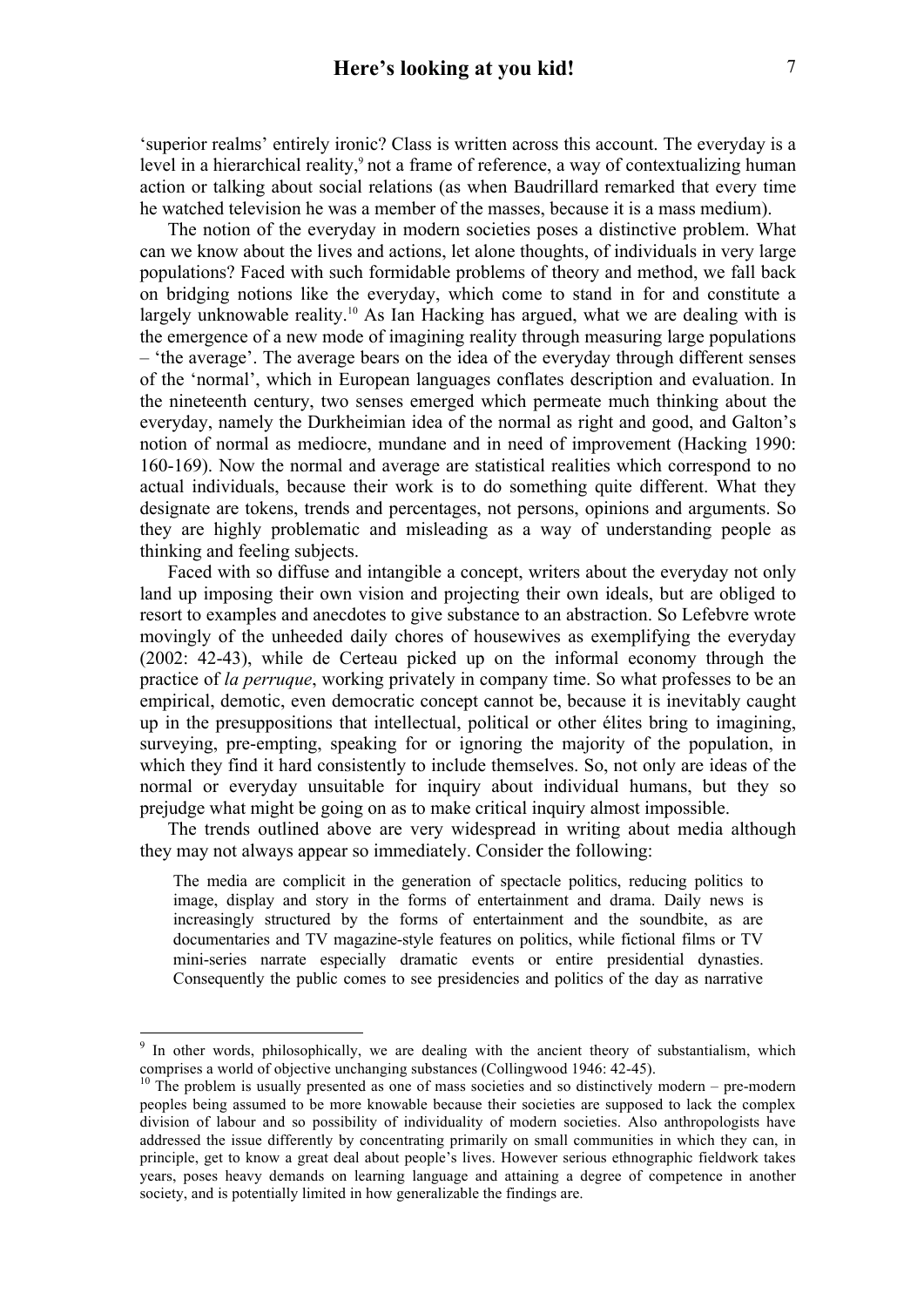The argument rests on the idealist fantasy that you can represent reality or the truth *in itself* as opposed to representing something *as* something else. It essentializes the entire range of media into a single homogeneous pseudo-entity, while different kinds of television programme merge through a facile dualism, into entertainment *versus* information. It also presupposes a unitary will or purpose of producers, whereas anyone who has worked in or researched, say, a television studio knows a broadcast is the outcome of the conflicting wills of a complex agent<sup> $11$ </sup> working against deadlines. More worrying is Kellner anticipation and dismissal of all possible audiences *a priori* as 'the public', and what they make of what they see is unproblematic because media scholars always already know what everyday audiences think.

#### **How do you study television advertisements?**

In what follows I consider how subjects are imagined in a number of television advertisements in Indonesia. I have chosen television because advertisements reach the largest single audience. It is impossible to discuss the entire body of advertising across ten (check) commercial channels. Nor for my purposes is it necessary. Some brief scene-setting is, however, useful.

Over the period from the early nineteen nineties through the financial crash to the present, there have been significant changes, with the gradual internationalizing of images and production, as the international advertising agencies have established their presence. Advertisements cover the usual range from food stuffs and condiments, to soft drinks, confectionary, medicines and food supplements, cigarettes, cars and electronics. Soaps and beauty products feature large and an unusual variety of shampoo advertisements (linked to a debilitating scalp fungus). Over the years there has been a gradual shift away from recognizable 'local' figures and settings (which latter now occur most obviously in very expensive scenery shots for tobacco companies), and the happy family with never more than two children sanctioned by the New Order regime, towards images of the bourgeoisie, pictured as vaguely attainable. The task of articulating product with audience is often devolved on television stars, who may feature in up to 30 different advertisements at any time.

I do not attempt a quantitative survey of adverts and themes because I would argue such an approach is misplaced. You can count and measure representations because, as Goodman argued, as you cannot represent something as itself, but only as something else (1968: 3-43), you inevitably miss the point of representation as a process of transformation. And a close scrutiny shows how crucial such openness and ambiguity is to most television advertisements.<sup>12</sup> So content and discourse analysis are of questionable worth, especially when ethnography of audiences show that viewers keep coming up with new and unanticipatable interpretations. Anyhow, my concern is different. It is not an analysis of Indonesian television advertisements as such, but a

 $11$  On agency, especially complex agency which comprise multiple individuals or groups contributing in different ways, see Collingwood 1942; Hobart 1990; Inden 1990.

<sup>&</sup>lt;sup>12</sup> Indeed advertising agencies have moved away from the blunt and questionably effective 'buy this' kinds of approach which replicate false assumptions about the efficacy of 'transmitting messages' common in development television. A major problem with such attempts at determination is that they ignore the fact that viewing has a history and audiences learn and get bored. The kind of advertisements I discuss below recognize this and so use ambiguity and irony.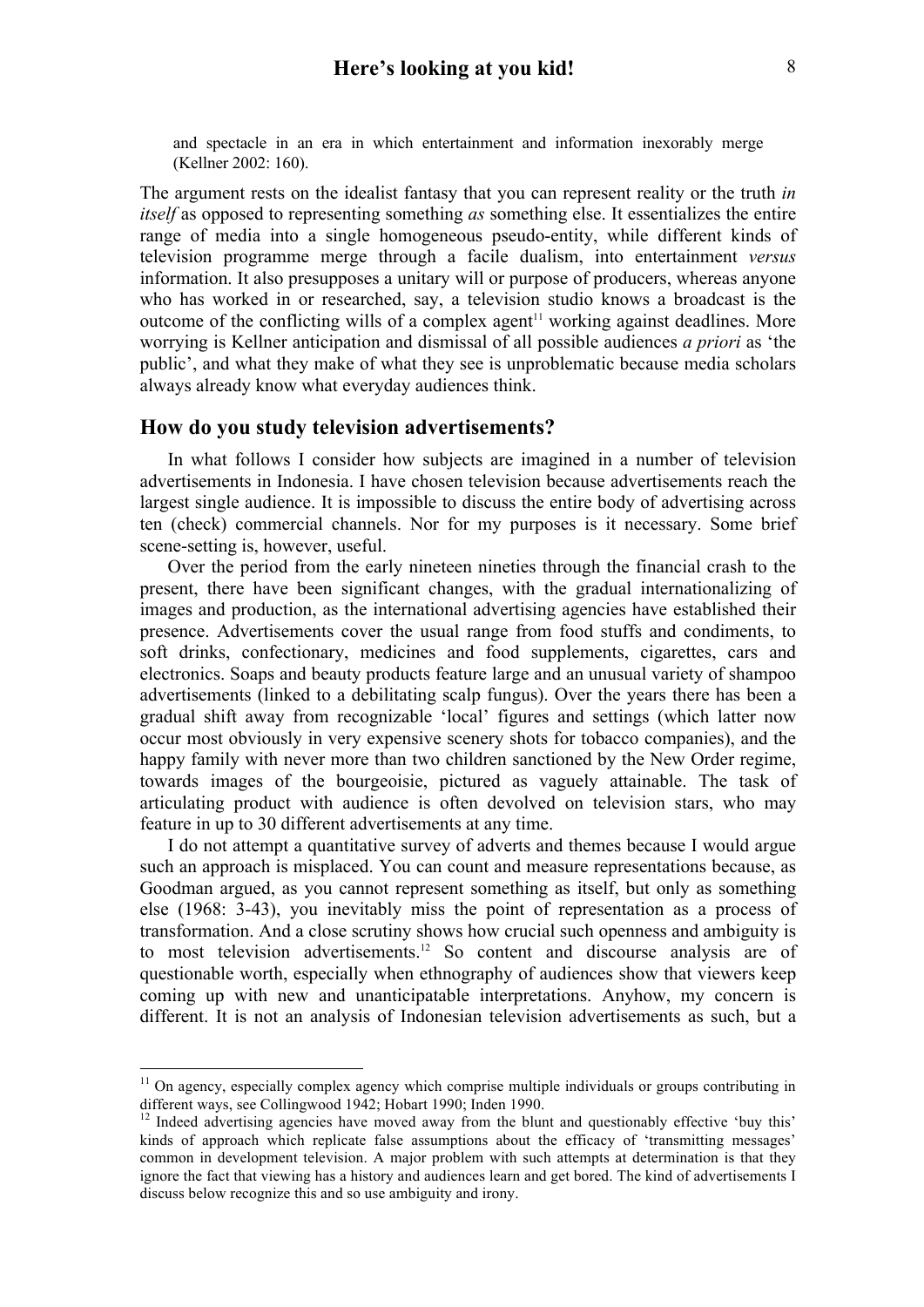reflection on the use of images of women in television drawing on advertisements as the main example.

Granted the complexities outlined above, how should we best set about understanding media advertising designed to sell commodities to Indonesians? What is at issue? And what is the role of such carefully contrived images in such advertising? If you look carefully at the practices concerned, neither the processes of reception nor production (Hall's decoding and encoding respectively, 1980) prove remotely as closed or determinate as generalizations from academic armchairs suggest. It is not just how viewers engage with advertisements, which is largely open and undecidable. Practices of production involve so many contingent considerations that those too are surprisingly under-determined.13 For these reasons attempts at closure prove problematic around the 'preferred readings' or 'preferred meanings' which media industries place on products and which 'have the whole social order embedded in them as a set of meanings, practices and beliefs' (1980: 134), because the practices, meanings and beliefs prove too variable, indeed partly unknowable.14 And, as advertisements depend so much on images, the metaphor of 'reading', to which media studies scholars cling nostalgically (because texts are what academics are used to dealing with), seems singularly unapt. Conveniently, a different approach arising from film studies has addressed not only the issue of images and how images are supposed to work by determining the terms of the viewer's 'gaze', but is putatively universal and so equally applicable to Indonesia and Hollywood.<sup>15</sup>

### **Images of women in television**

It is impossible to summarize how women have been represented across fifteen years of broadcasting since commercial stations took off. However some trends are clear. Suharto's New Order (1966-1998), nostalgically for a régime ostensibly committed to modernization, decreed the proper roles for women were as wives and mothers. Women as independent or sexual were condemned narratively to bad ends in film and television. At the same time, as an affluent middle class emerged, so did a generation of educated, independent women who sought careers in the rapidly developing international industries in Jakarta and elsewhere. As commercial television sought audiences, and advertisers consumers, across the world's fourth largest country,

<sup>&</sup>lt;sup>13</sup> Mv ethnography on three Indonesian television stations (TVRI Yogyakarta, JogjaTV and BaliTV) shows how habit, deadlines, guessing what pleases the boss and sheer accident of what was possible on the day determine television output. As detailed ethnographic inquiry on different aspects of media production by three research students of mine confirms, matters are more complicated still. In different ways this applies to different kinds of production, whether it is decisions about programming or the stages of planning, shooting and editing programmes as Ivan Kwek has shown for the Malay channel in Singapore, Suria; or whether it is newspaper production or online blogs as Matti Pohjonen has described for Mumbai. The most immediately germane is Angad Chowdhry's ethnography of both a major advertising agency, Lowe Lintas, in Mumbai and the Advertising Standards Council of India. The sheer complexity of social relations, ambition and self-protection, attempts to anticipate clients, competitors, government and sometimes even viewers, introduces us to lived anthropological worlds far removed from the *a priori* rationality and generalization that besets most accounts of media production.<br><sup>14</sup> Evidently I cannot cover here every possibility of how television in general and advertisements in

particular work. One line of argument which requires further analysis is Althusser's notion of 'interpellation' by which viewers are hailed and recognize themselves through being addressed (1984), and so are fixed as subjects. However interpellation raises so many issues (e.g. Carroll 1988: 53-88; Dolar 1993) that it requires a separate discussion.

<sup>15</sup> This approach is usually identified with Laura Mulvey's famous piece *Visual pleasure and narrative cinema* (1992 [1975]). As we shall see, its purposes and argument have been widely misunderstood.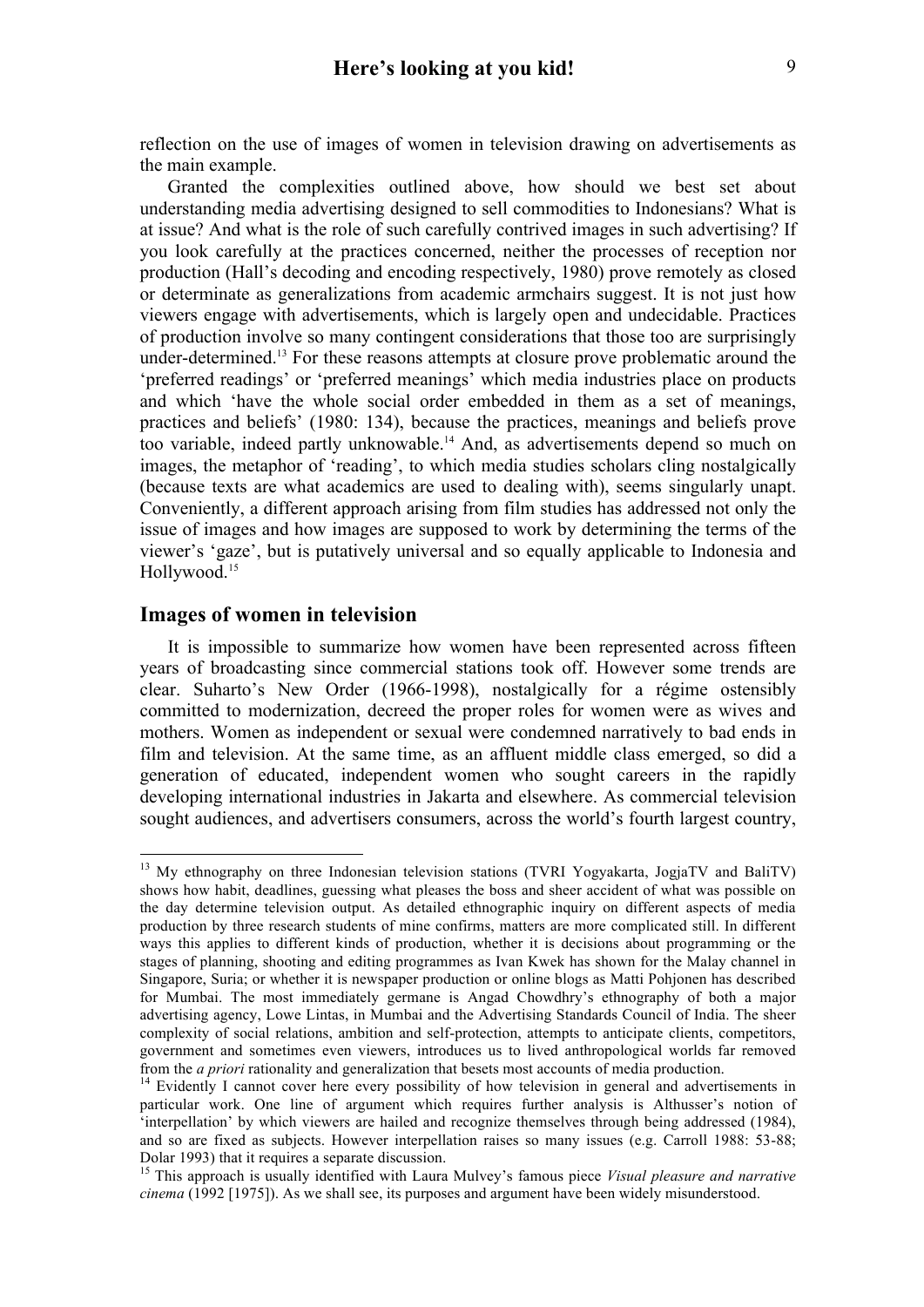the possibilities of co-opting these women was obvious, because notionally they could attract audiences through their presence and looks, and sell designer dresses and a desirable life-style at the same time.

So a new generation of presenters flourished, not only in traditional female programming, but even male preserves like news and investigative journalism. More interesting are the higher rated spin-offs of news, like crime programmes, many of which are hosted by elegantly dressed, evidently highly educated, beautiful, articulate and definitely modern young women, worlds away from the under-class whose misfortunes they chronicled. Subsequently they took over the supernatural reality programmes which swept the ratings (Hobart 2006) and then charity reality shows as audiences bored of the former.

Between 2003 and 2005, the presenters who dominated the talked-about shows were women. The scion of the crime programmes was Caroline Zachrie, an exceptionally tall, Dutch-born, American-educated woman with commanding presence. Far more significant in a supposedly largely Muslim society, the late night Saturday series, *Angin malam* (Night breeze), dominated by its presenter Melati Sukma, was breaking new ground with frank intelligent discussion of themes from children's sex education to the New Man. These broadcasts were punctuated by a mysterious masked woman, *Putri Malam* (Woman of the Night) performing an erotic Javanese *Jaipongan* dance. The original dancer, Melly Zamrie, subsequently went on to her own talk show on TransTV, set in an orbiting space station, where the eponymous heroine TransWoman was accompanied by a male cyborg, who was only capable of speech via a synthesizer. The argument that this is simply the crude commoditization of female beauty misses the point. Young women were not only seen to be articulate, they articulated Indonesian society and its issues to the largest mass audiences it has ever had.

#### **Look here now**

Among the most frequently broadcast advertisements are commercials for shampoo and beauty products, offering the lure of lustrous long black hair and smooth white skin. In most women are positioned as the object of the viewers' gaze. But for whom are they? They are broadcasting during both women's and general programming. And women overwhelmingly do the purchasing for these products. So the idea that these beautiful models are ultimately objectivized for 'the male gaze' is somewhat problematic. Unless companies are paying advertisers to provide vicarious pleasure for men, the logic gets complicated and hinges upon assumptions about women's desires being determined by processes of emulation and identification, which depend upon the hegemony of male fantasy. As some of these advertisements are designed for pan-South East Asian audiences, are we to assume a patriarchal unconscious to which over 150 million males conveniently, unitarily and passively line up? The logic is not so straightforward.

Let us look therefore at some advertisements in more detail to see what is actually going on. Broadly typical of many run-of-the-mill advertisements was one of a series over the years for Ponds skin whitener. The main characters do not speak. The articulation of what is happening is left to the lyrics and a white-suited woman, presented as a Ponds' company employee.

*Lyrics: Now you are so white, you enchant me. I want you back, my love. I regret leaving you before.*

A young woman is waiting for someone in a smart shopping mall. A young man is observing her from some distance. The woman turns to look for the person she is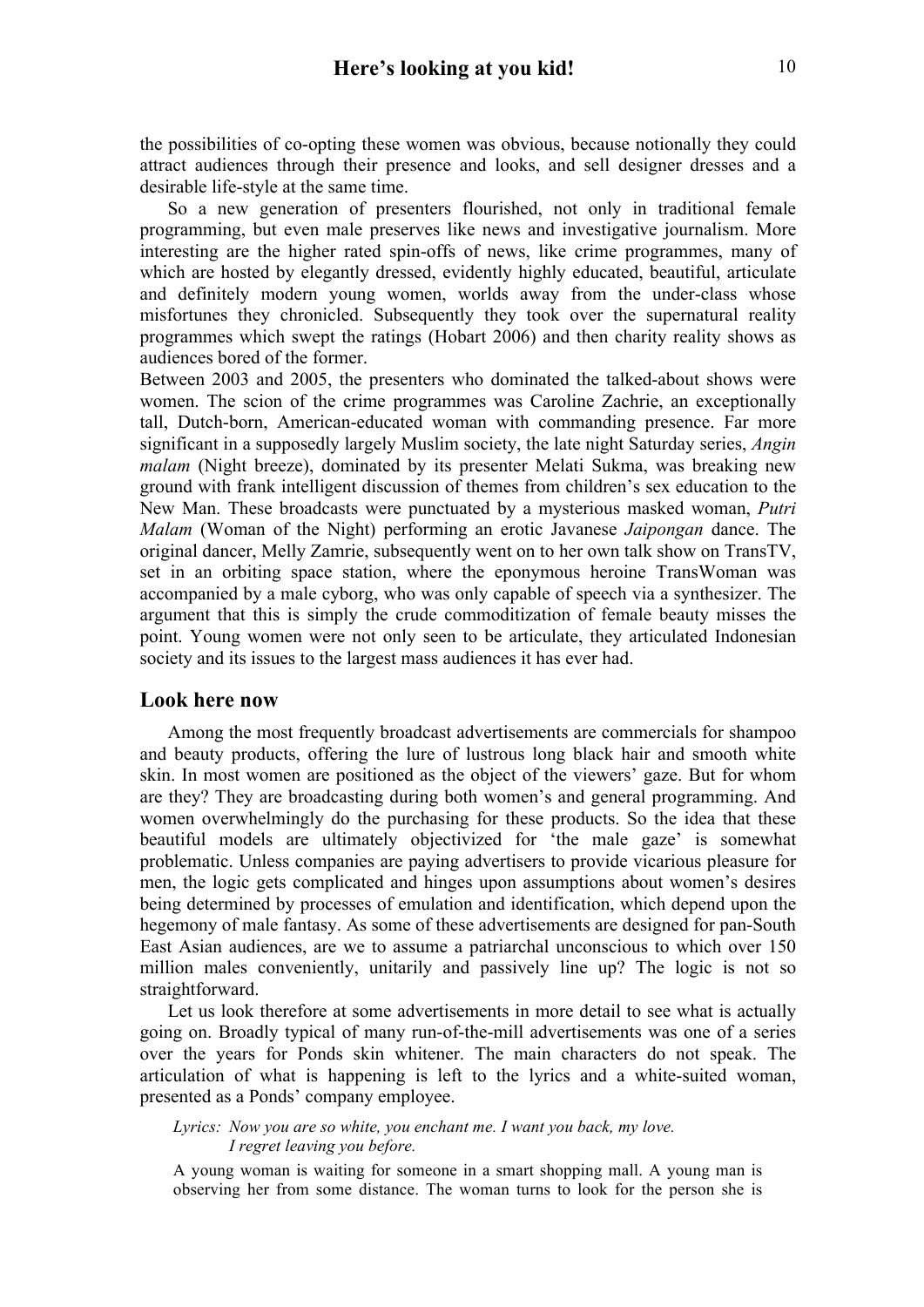awaiting. A second young man pushes past the first observer, who looks down as the couple greet one another.

The scene cuts to the opening doors of The Ponds Institute. To a backdrop of six sequential images of the young woman's face, each noticeably lighter than the previous ones, a white-suited female employee addresses the camera to the legend: *Skin appears whiter in six weeks*.



The young woman as object of the gaze The ex-boyfriend who now admires



her whiteness



She was looking not at him but at her new partner who turns up



The clinical merits of the product explained



The object of the gaze and touch? The rejected subject



Employee: Ponds White Beauty Vitamin B3 and double sunscreen makes your skin appear whiter and smoother.

Employee: Ponds White Beauty for skin that appears whiter and smoother.

Cutting back to the story, her boyfriend strokes the young woman's chin with his hand. She smiles at him. They walk off, while the first man turns away from the scene rejected and dejected.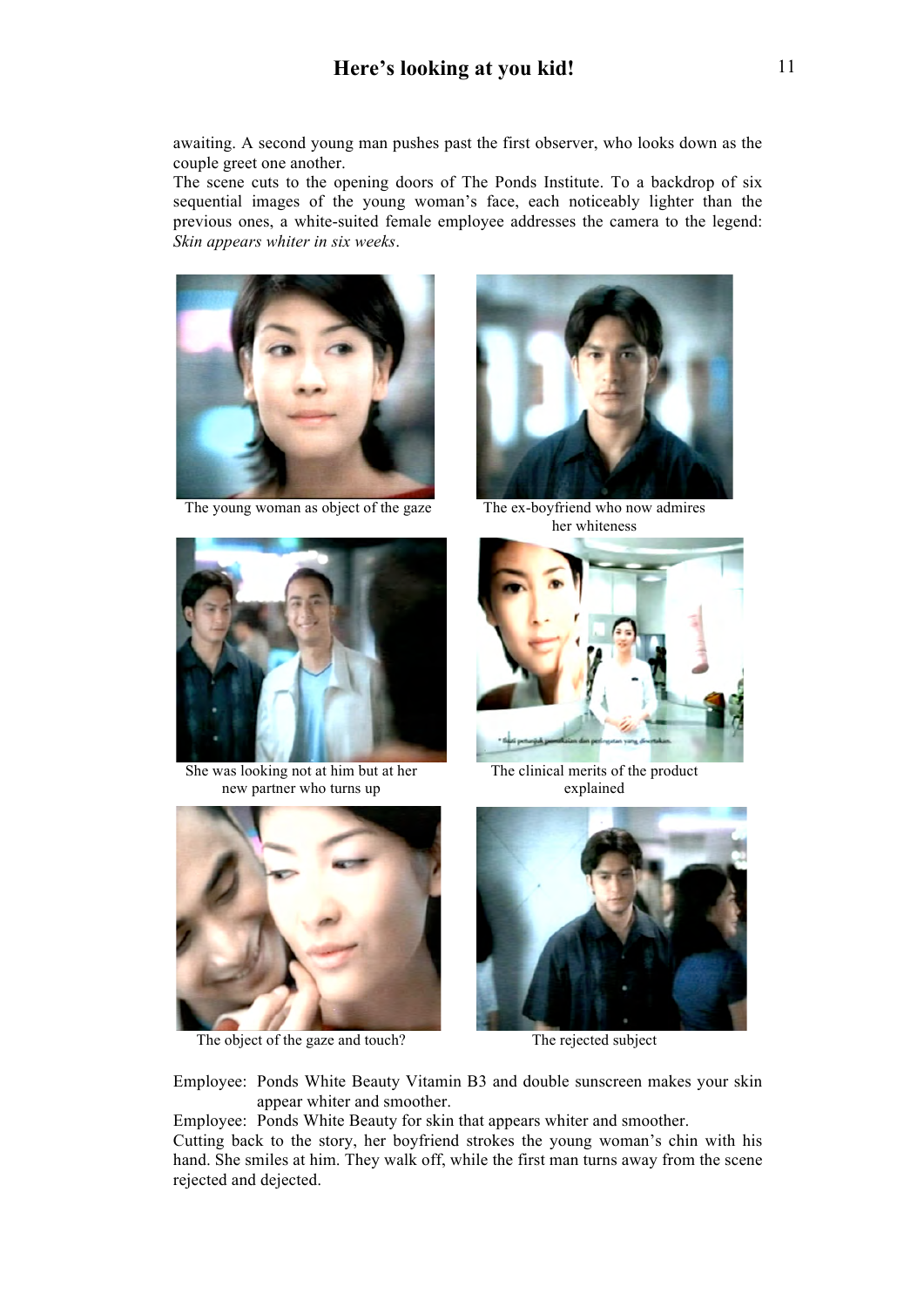At first sight the advertisement treats women not just as passive objects of the male gaze (indeed male touch), but as passive beings whose sole goal is make themselves attractive to desirable men. The preferred reading would appear to be that the former boyfriend regrets his loss, presumably because he failed to realize that Ponds could transform the woman he found unattractive.16 The frequent use of close-up shots of the young woman's face seems to fit Mulvey's argument about the gaze in cinema (1992).

However we need to consider what is presupposed in slightly more detail. The advertisement takes it not just that white (and smooth) skin is desirable and that male choice is determined by women's appearance, while a woman's choice is confined to improving her body as best she can. How are we to know if women viewers identify with the woman in the advertisement? Why should the sun-weathered masses identify with rich metropolitans who live an impossibly remote and unattainable lifestyle? As village viewers picked out skin-whitening products as invitations to gullibility and impossible hopes (2002), the worlds of advertisers and viewers may be disjunct. Even this advertisement is slightly more complicated. The second woman is presented as a expert knowing, not a passive, subject. And the regretful lover, who is also shown in close-up, $17$  may instantiate another cultural theme, much more familiar to most viewers, namely disappointment.

A second Ponds advertisement for anti-spot cream ostensibly takes a different tack.



The young woman who has clear skin Running away from the young man





Men changing as the object of the women's gaze

<sup>&</sup>lt;sup>16</sup> White skin as beautiful is a widespread theme in Indonesia, much of South East Asia and beyond.<br><sup>17</sup> In fact close-ups of the male take up almost as much screen time as the woman. What are we to infer from this?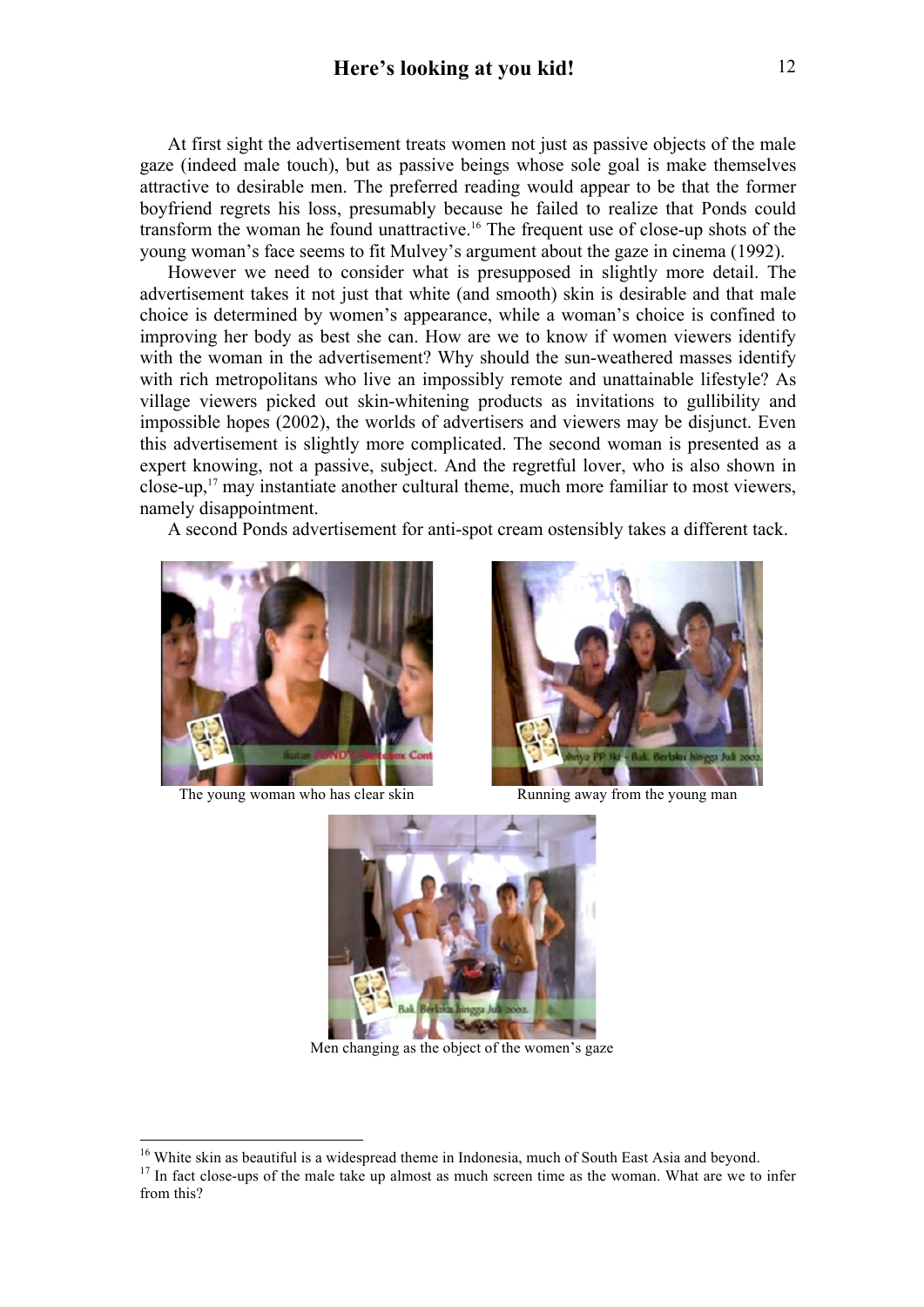In the corridor of a university-like institution, a young woman<sup>18</sup> breaks away from conversation with a young man to look for her girlfriends, who have all hidden because they have facial spots and are embarrassed. They want to know why their friend does not. She holds up a tube of Ponds Perfect Care and one friend tries some on her hand.

After a scene in the Ponds' Institute where the product's working is explained, back in the university, the women stroll down the corridor but, seeing an attractive young man approaching, the spotty ones bolt off through a pair of doors to the side – straight into a changing room, full of undressed young men, who quickly wrap white towels about their private parts, while the women scream. In the background, the lead woman stands in the corridor with an aloof smile at the scene in front of her.

While the two advertisements play on similar themes, there are important differences, which complicate the representation of women. Although the spotty women scream at the sight of near-naked, and evidently embarrassed, men, it is they who gaze and men who are the objects. And the main actress shifts from being the object of the viewers' (presumptively male?) gaze to being the subject who gazes at male embarrassment at the presence of young women. The advertisement ends on a distinctly ironic note, with men depicted as passive objects of the female gaze. But what are these advertisements about? Are they simply cosy depictions of the joys of cosmetic creams? Or are they about loss and regret, a Javanese comment on uncontrolled behaviour, or many other possibilities?

Were space to permit, a review of advertisements for other products aired at the same time would show similar, or greater, complexity of representation. A car advertisement portrays an elegant woman inspecting a Honda Accord through binoculars, so exclusively in command that the male driver is objectivized as anonymous body parts. Ironically, conventional male fetishism about cars is reversed.



The woman gazes At the car, while the man is shown only as body parts

Playing again on themes of desire, a tongue-in-cheek advertisement for the chocolate confection Timtam depicts a superior upper-class young woman watching a tennis tournament, apparently having a match-stopping orgasm after being offered Timtam.19 And, back to beauty products, a mostly black and white feature for Lux soap showed a smart woman capably changing a car tyre on a deserted road, while a man sped past without stopping. Even for what might seem a backwater mass market, advertisers have become much more complex and ironic in how they appeal to viewers. Images of women as passive objects of fantasy – male, female, sexual or otherwise – do not, and cannot, work so simply, because the women say and do things. They articulate.

 $18$  To show how easy it is to impose your own presumptions, I had taken it that, as she was the central figure, the young woman was considered attractive, until a chorus of viewers retorted that she was plain ugly. There is a gap between producers' assumptions and viewers' understandings.

<sup>&</sup>lt;sup>19</sup> In more puritan Malaysia the last scene was cut, so making the advertisement meaningless.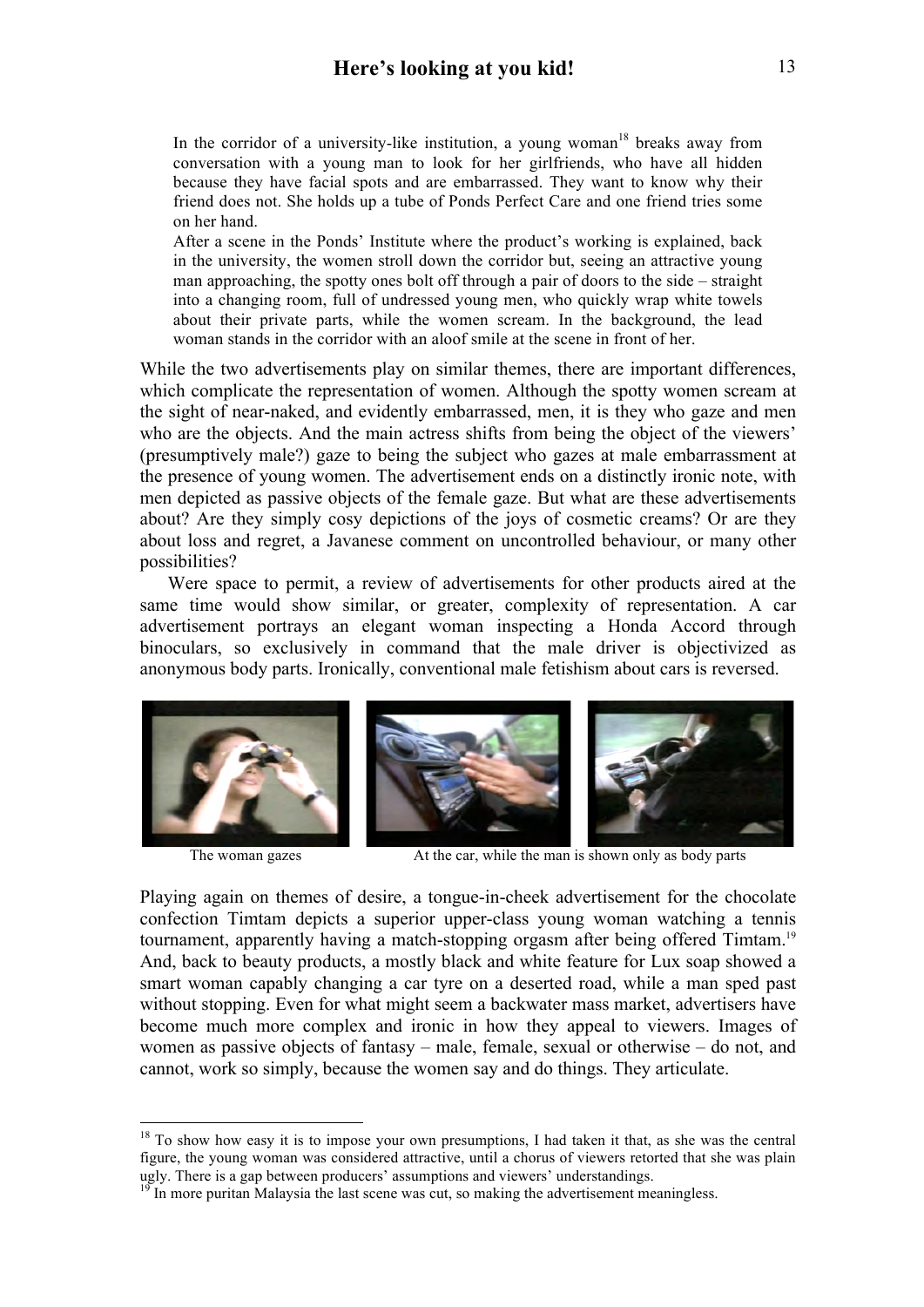

Too arrogant to tell him the score, she just points She melts at the sight of the product







The ecstasy of chocolate… which stops the tennis match

The disjuncture of image and action is clearer still in two other examples.

An advertisement for Clear Anti-Dandruff shampoo is set in a martial arts' class. The master invites a young woman to a practice bout. As they take a hold on each other's clothes, the master glances at the white specks of dandruff on her black costume. Next we see her fall – the implication is that she lost her concentration because of the dandruff. After a diagram explaining the chemical action of the shampoo, we see the woman's clear, dandruff-free black hair slipping through the grasp of two male students as she takes them both on at once. The men assume a fighting pose, the woman's long hair flies neatly as she turns and they engage. She spins and the two men fly across the room to land in front of the master. He looks up. In close-up she looks at the camera–or at the master. In the final shot the young woman beckons with her left hand and with a quietly confident smile on her face, while she faces– ambiguously – the men in the class, the camera, the world.<sup>20</sup>

Only in the moment of male discovery of her scalp disease does the woman seem forcibly feminized and momentarily caught off guard. The rest is a celebration of grace and precision, of the capacity of a woman to better not just a man, but two men simultaneously. Her final smile appears quite different from the exaggerated *jouissance* of most male sporting advertisements. It suggests a woman who knows her own ability, who is as confident of herself as a subject as the women television presenters.

 $20$  The film-maker Garin Nugroho told me that, delightfully, the female star of this advertisement (made, as are many shampoo advertisements in Thailand) was a former male martial arts champion who had a sex-change operation. If reception is not what it seems, neither always is production.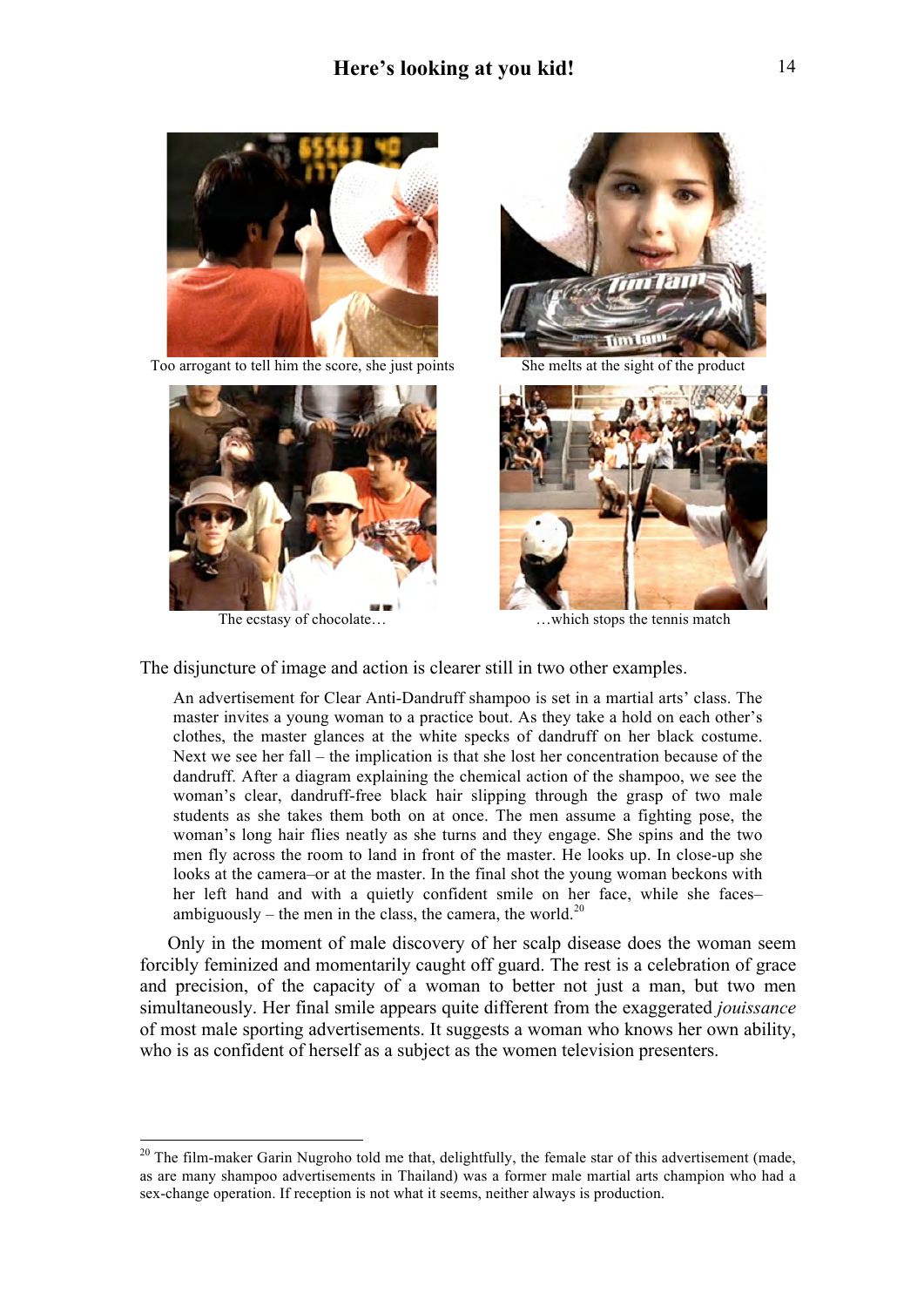

Confident without dandruff, the young woman challenges two men and defeats them

Another Lux soap advertisement was broadcast at the same time.

To a Spanish tune with castanets, we see a young Indonesian woman in a dress, flanked by two Latin-looking men, facing the check-in desk of a palatial hotel. The man to her right leans close to her to smell her skin. Meanwhile the finger of the other man hovers just over the skin of her hand, as if about to touch her. In a whirl of images, a fan springs open in the woman's hand and strikes the man to her left on the nose. Turning to the second man, she points her fan at him and delivers a hard martial arts' kick to his stomach.



And brings down the chandelier In her imagination?

*An interval describes how Lux gives you smooth skin and a captivating smell.* 

Back in the hotel foyer, we see the woman aim and deftly hurl her fan to sever the cord of a gigantic chandelier, which crashes spectacularly to the ground, as guests flee the explosion of glass. From a bar the two men look on passively. We see the woman look up and then see that the chandelier is still there. After shots of her smiling slightly, alternating with legends about the magic of Lux, we finally see her in tight close-up smile broadly at the camera.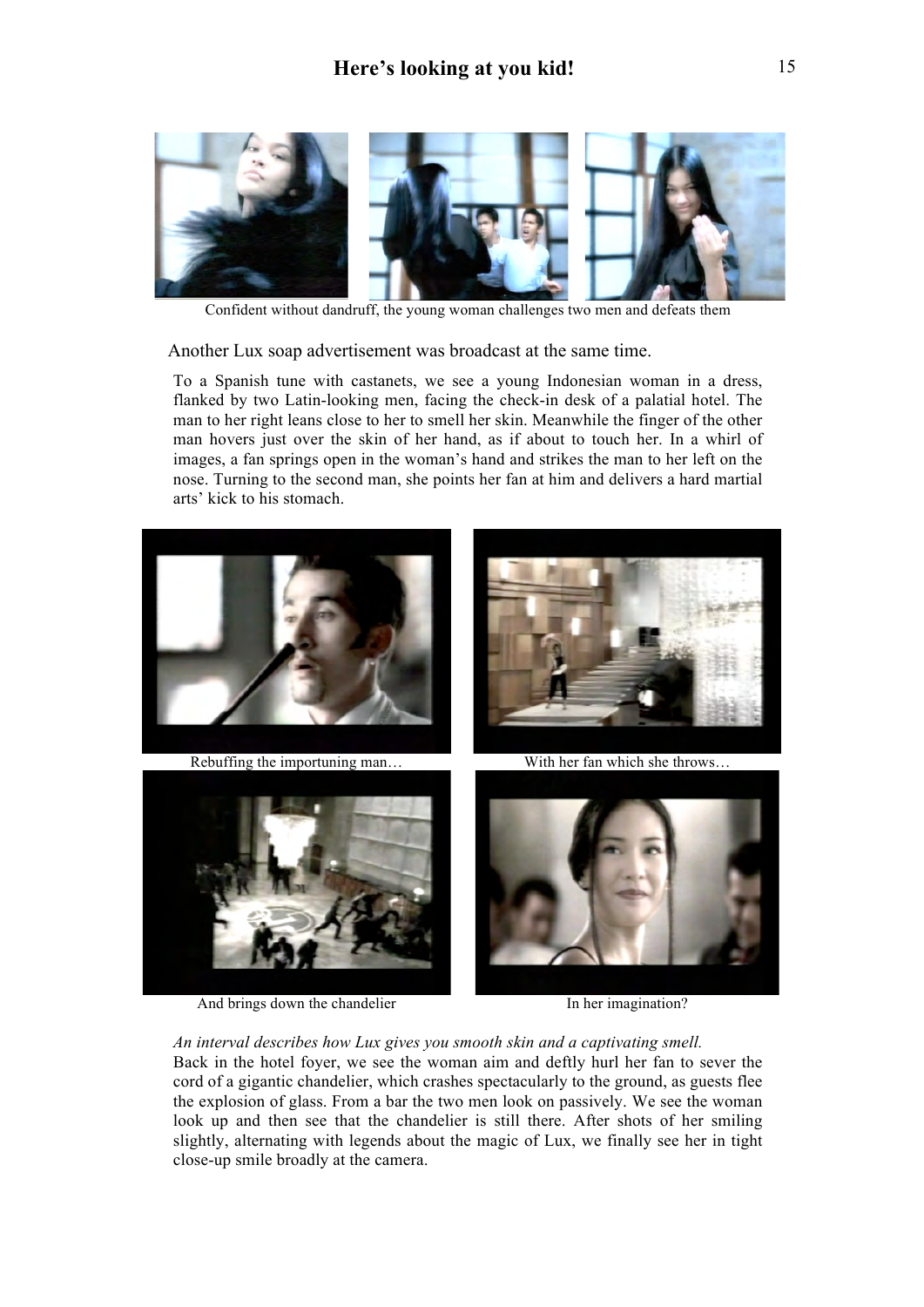This advertisement plays with least two contrasting interpretations. First, women remain objects of the male gaze and power. Here the woman's capacity to assert control over her surroundings and importuning men is illusory. In the end, whatever happens in her imagination, narratively the woman remains firmly within patriarchy. A contrary account however would question women's necessity to conform to, or ape, male roles. Although alone in an imposing and luxurious hotel, the woman is shown as at ease. Her reaction to intrusive males is swift and decisive. Her skill with her fan is capable of shattering the entire ambience of the hotel.<sup>21</sup>

However the men are reduced to distanced passive spectators. The woman's direct gaze at the camera seems like a confident look in the eye of every viewer or of the world, not the subject of patriarchy. Even were the latter so, in what sense does parading such vivid images of women's power of destruction or self-assertion neutralize its supposed impact on viewers? Indeed the woman's ability not to confuse imagination with reality and to have command over her power and desires suggests a mastery over self, which fits a broad range of Indonesian ideas about the subject. An interpretation of the advertisement as ironic and reflexive of the incompatible worlds of patriarchy and female emancipation makes better sense, although all the ways in which viewers may have understood it is another matter. Another complicating issue leaps to mind. The advertisements do not explain themselves. You have to bring to bear preunderstanding of what television and the advertisements are about and prior knowledge of previous and other advertisements. However, because such 'pre-text' or 'inter-text' is an open field, it spells the end of explanatory or interpretative closure.

### **Here's looking at you, kid**

The problem with interpretation is how do you decide between the range of possible interpretations made by one or all of the people involved in production, in media or academic analysis, or of tens of millions of viewers? Choosing between interpretations depends on whose criteria you use. As Foucault put it: 'one interprets, fundamentally, *who* has posed the interpretation' (1990: 66). In short, we are faced with questions about the nature of the knowing–or the viewing–subject and power, which here involve the gaze.

In a famous early manifesto, Laura Mulvey challenged interpretations of films as neutral texts to be read. Instead she argued that films position male and female members of audiences as differently gendered viewing subjects by virtue of the way that viewers' gazes, and their subjectivities (broadly as conceived in Lacanian psychoanalysis), are in significant part determined by how images – notably images of women – are presented. As she put it succinctly, psychoanalytical studies show how 'the unconscious of patriarchal society has structured film form' (1992: 22). If males are implicated in the viewing experience as voyeurs, women, additionally, are encouraged narcissistically to identify with female stars on the screen represented as the erotic objects of a profoundly gendered gaze.

What can Mulvey's argument tell us about representations of women in Indonesia? While engineering of women's images is evidently going on, how adequate is an

<sup>&</sup>lt;sup>21</sup> The fan is polysemic, not least perhaps in neatly linking Spanish and Indonesian dance in which latter women play leading roles. If you wish, you may read in a symbolic severing of the fragile cord that maintains the phallus aloft. However this is merely another version of the universal 'everyday' now projected into the Lacanian unconscious, to which only adepts have access. (In the absence of any coherent evidence that the Indonesian unconscious is necessarily so structured, I consider such analyses as problematic.)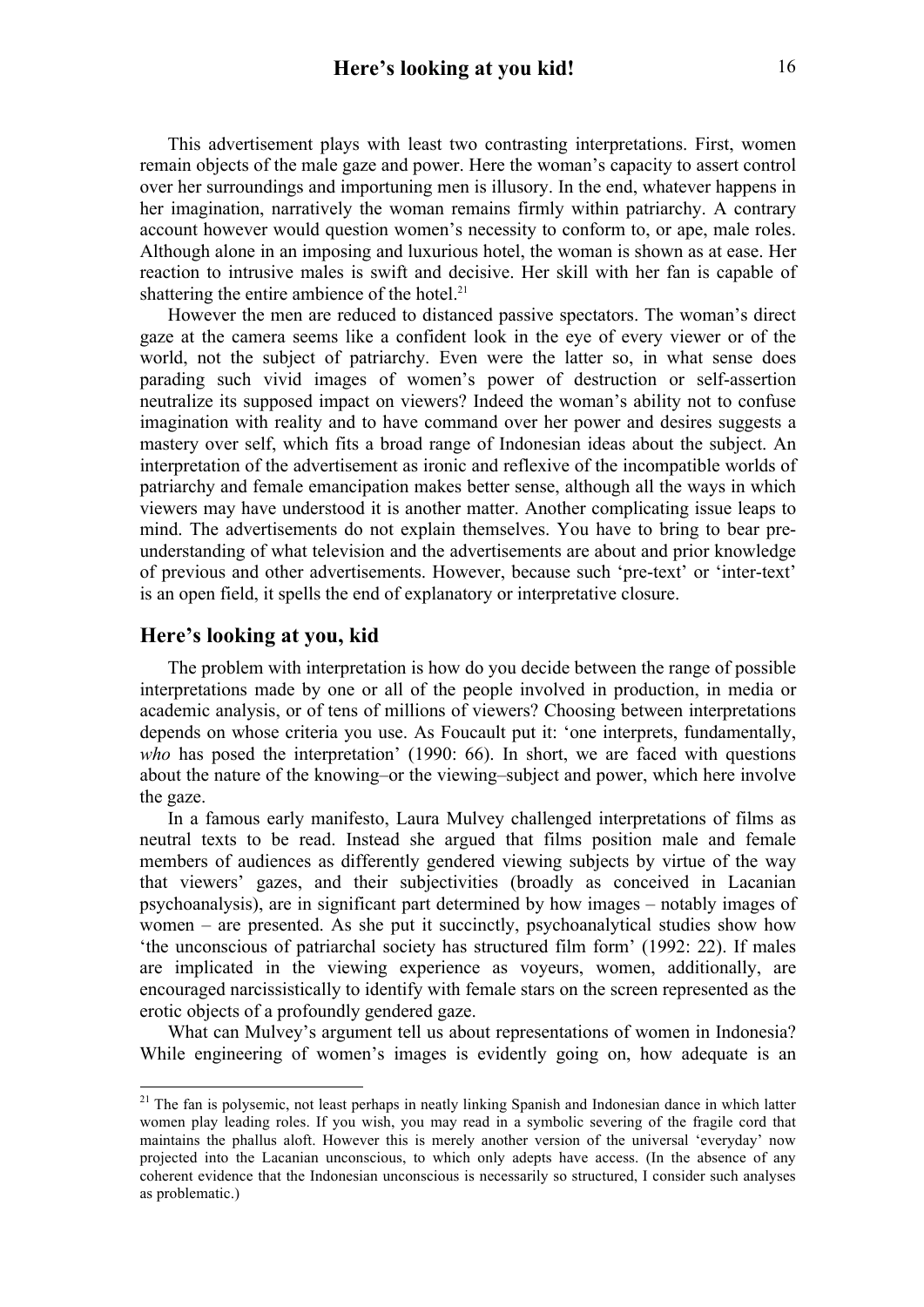analysis of the image which ignores the narrative and action? And what, if anything, does this tell us about what Indonesian viewers make of advertising images? Retrospectively Mulvey regards her piece as primarily pertinent to Hollywood films of a particular period, and is cautious about the validity of exporting psychoanalytical models mechanically.<sup>22</sup> Universalizing a theory designed for the therapy of individualized European and North American subjects as an axiomatic template from which to read the intimate reactions of entire populations in the rest of the world is at best speculative. As the unconscious is, by definition, not directly accessible to the subjects in question, the authority of the interpreter is unchallengeable.

How applicable are arguments about Euro-American film to Indonesian television? To what extent does positioning audiences before large screens in darkened cinema halls translate to the domestic circumstances of TV-watching? And how are we to address the historical and cultural differences in production and reception of a mass medium like television? What is meant by 'the gaze'? And is there something uniquely significant in the gaze in, or at, television?

The problem is there are too many gazes: 'the medical gaze', 'the carceral gaze', 'the tourist gaze' and 'the filmic gaze' *inter alia*. Do they have anything in common beyond the loose sense of someone looking intently at something? The medical gaze was Foucault's critical way of summing up the disciplinary practices by which medical specialists are positioned as knowing subjects for whom patients are objects of knowledge. Such knowledge operates through particular modes of reductive examination, here through anatomizing the patient's body and mind into objectivized parts or processes (1973). Other modes include examination through the surveillance and regulation of behaviour of groups of people, in schools, armies, offices or wherever, exemplified by the inscrutable inspection of inmates' conduct in prison cells (1977). For Foucault, the carceral gaze worked quite differently from the medical gaze to produce different kinds of knowing subject and examined objects, both being among the ways that, historically, Europeans extended control over their populations by categorizing, pathologizing, disciplining and so normalizing them in distinctive ways.

The filmic gaze is the most over-worked, essentialized and over-interpreted of all.<sup>23</sup> It might be easier were it confined to the practice, habit or right of noticing, looking, viewing, staring, gazing, admiring and so on asymmetrically, such that the person viewed cannot reciprocate. However, as humans do lots of looking of different degrees and kinds for different reasons and purposes, interpreting it all becomes fraught, if not impossible. So all forms of looking in daily life, cinema and perhaps even television now consolidated in 'the gaze', have to be anchored in a general theory of the psychic significance of looking designed not as a means of contextual analysis but as a universal theory of the development of the human psyche (Fink 1995: 90-97). Like other such structuralist approaches, its explanatory power comes at a high price. It cannot cope with contingency, with history, with dialogue or with culture as practice as opposed to an ideal system. One example should suffice to make the point. In a hierarchical society like Bali, the right, or better the authority, to stare at others who avert their eyes is widely vested in caste rather than gender. Nor is what looking is about the same the world over (Matilal 1986). Far from being universal, the gaze seems unable to travel further than a pedalo from Marseille.

 <sup>22</sup> Personal communication.

<sup>23</sup> An example is Doane's interpretation of *Un Regard oblique* (1992: 237-241). Some usage though is elegant and informative, for instance Dyer's analysis in the same volume (1992).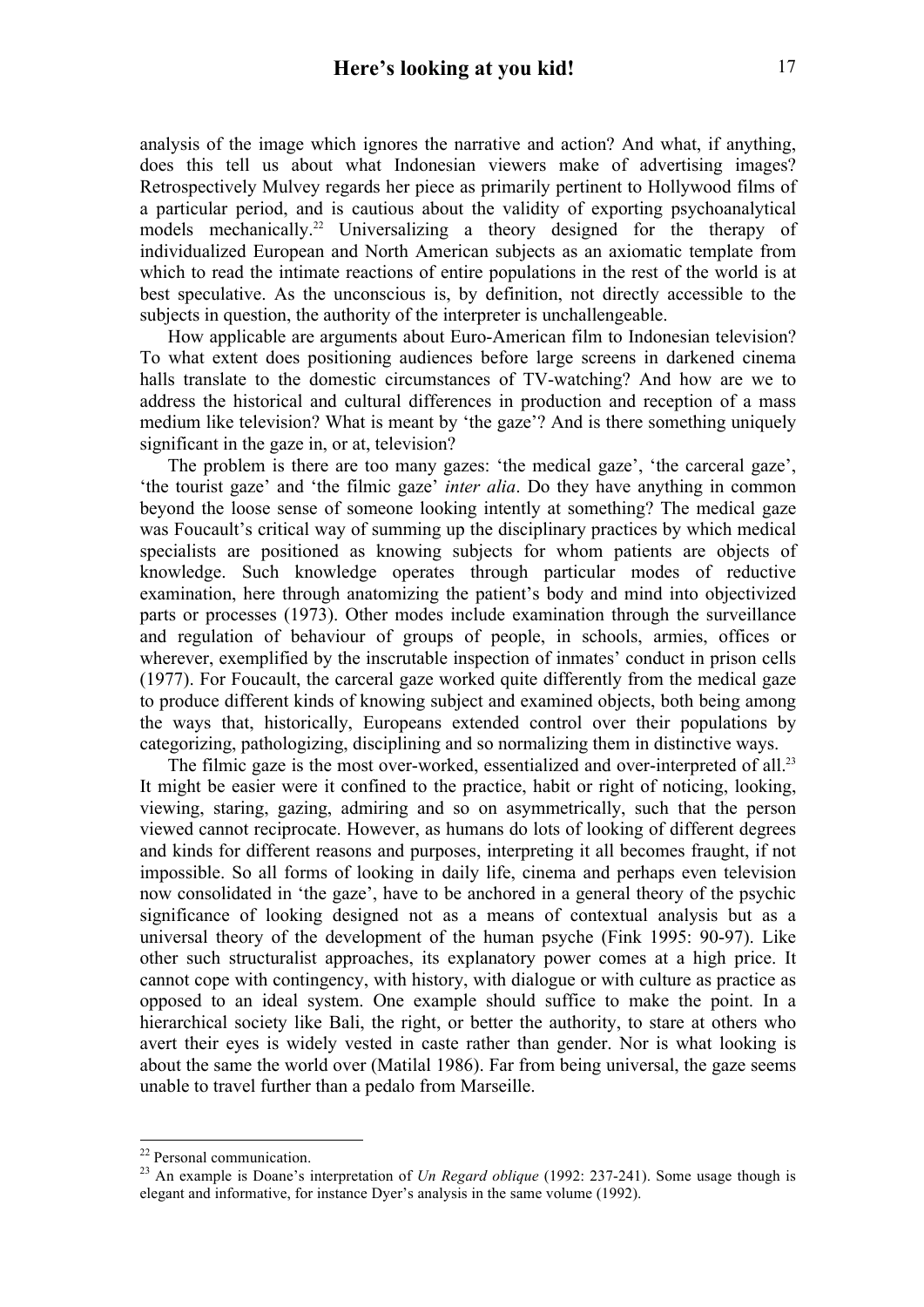'The tourist gaze' shares the idea of staring at others' bodies from some privileged position. Indeed, Urry's book of that title starts with a quote from *The birth of the clinic*, and claims that, despite differences, the tourist gaze is 'as socially organised and systematized as is the gaze of the medic' (1990: 1). Any social or cultural institution is however, by definition, organized and systematized. While tourism might exoticize the objects tourists gaze at, equally it normalizes the tourists themselves. For the knowing subjects are those who determine what constitutes the gaze-worthy and so its immediate subjects and objects.<sup>24</sup> In these terms those doing the gazing are sold the impression of being knowing subjects, but the terms of their experience and activity has been largely laid down by others.

Do television viewers resemble tourists, except that their bodies do not travel? Neither determines what they see, nor the terms on which they see it. Their 'freedom' is normalized to a preference between options (which tour or channel to select) effectively predetermined by absent agents, and a choice of participating or not (going on a tourist holiday, turning the TV on or off). Indeed, there are circumstances when not to watch television is not to be quite normal. A difficulty with much post-Foucauldian invocation of 'the gaze' is that it essentializes complex historically and culturally specific practices for constituting subjects and reduces agency to the directionality of light waves. As Mark Poster nicely points out:

When an individual watches a TV ad he or she is watched by a discourse calling itself science but in fact disciplining the consuming subject to the ends of rationality and profit (1990:49).

He continues:

Ideological apparatuses, Althusser argues, constitute a centered subject which is illusory. TV ads, on the contrary, promote a decentered subject which undermines the distinction between the illusory and the real. TV ads undermine the distinction between science and ideology, true and false consciousness, the real and the imaginary. They are structures without direct referents, invented models of reality which themselves contest the distinction between the real and the fictional, strings of words and images that represent nothing but themselves (1990: 57).

What Poster makes clear is that looking or gazing should be equated with neither power nor agency. Nor do viewing subjects have a fixed human nature entirely separable from the mass media which surround them and in which they participate in different ways. However the argument remains problematic. Theory anticipates not only any possible viewer's actions and thoughts, but also any empirical inquiry. The advertisements themselves become the agents – just this time they spawn decentred – rather than centred – subjects. When consumer products have become agents, which seemingly think and contest, while the corporations and media personnel which produce them become instruments and the people who watch them passive and knowable *a priori*, we are in danger of becoming terminally confused.

## **Where does that leave us?**

The processes of production, distribution and reception of television broadcasting and advertising, and their constituent practices elude existing approaches because they depend on too many variable considerations to be easily encompassed. Coherence is

<sup>&</sup>lt;sup>24</sup> 'Even in the production of "unnecessary" pleasure there are in fact many professional experts who help to construct and develop our gaze as tourists' (Urry 1990: 1).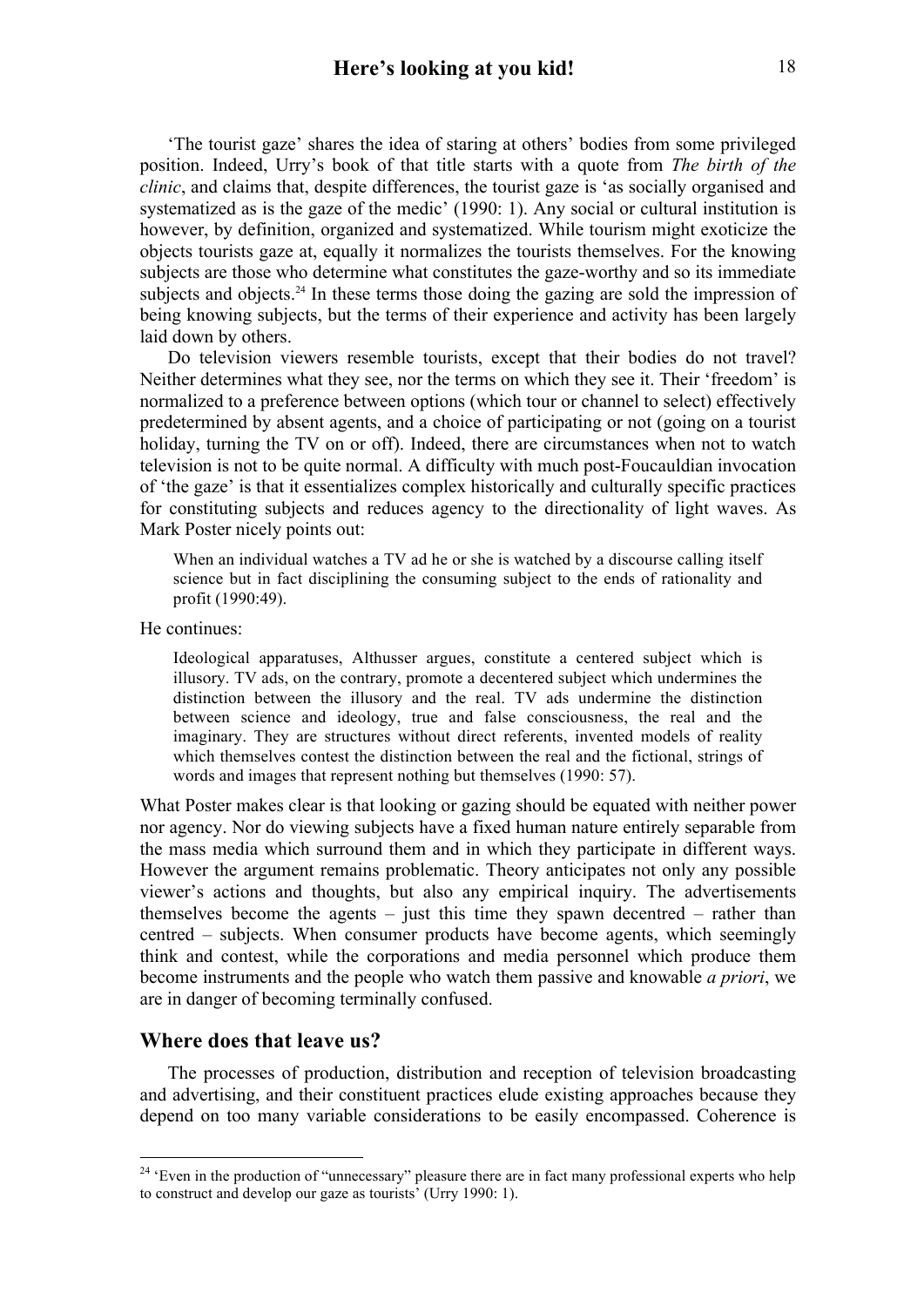attainable only by retreating to a macro-level and by adopting mutually self-referring and vague concepts, which ignores almost everything of interest. Why academics reiterate ideas of the gaze, consumption, the everyday and retreat to the safety of statistics and generalizations is that it gives the appearance of keeping the evident complexity, variability and under-determination of human action at bay.

Even so cursory an examination of a few Indonesian television advertisements shows existing theoretical frameworks to be leaking beyond repair. In different ways theories articulated around consumption, the everyday and the gaze creak alarmingly. They each presuppose not just a universal human nature, unchanged by what happens in the media, but an entire raft of historically and culturally specific Euro-American ideas which pass as unquestioned axioms. Either of two approaches threatens this precarious ensemble: close empirical or ethnographic research, or cross-cultural comparison. Whereas the first tends to dissolve the purported facts, the latter highlights the Eurocentrism of the theories' presuppositions. Faced with such a double dissolution and the threatened recognition of the sheer complexity of explanation, the appeal becomes evident of universal *a priori* concepts which have been designed to be immune to any contradictory evidence (like the gaze and the unconscious), by which the former colonial masters retain mastery of the means of understanding. Given how uncertain such a world would be, those good old days seem nostalgically enticing when men were men and the natives were afraid. How much simpler when we thought we knew exactly what it meant when Bogart gazed at Bergman and said: 'Here's looking at you, kid!' And we imagined that it meant the same the world over.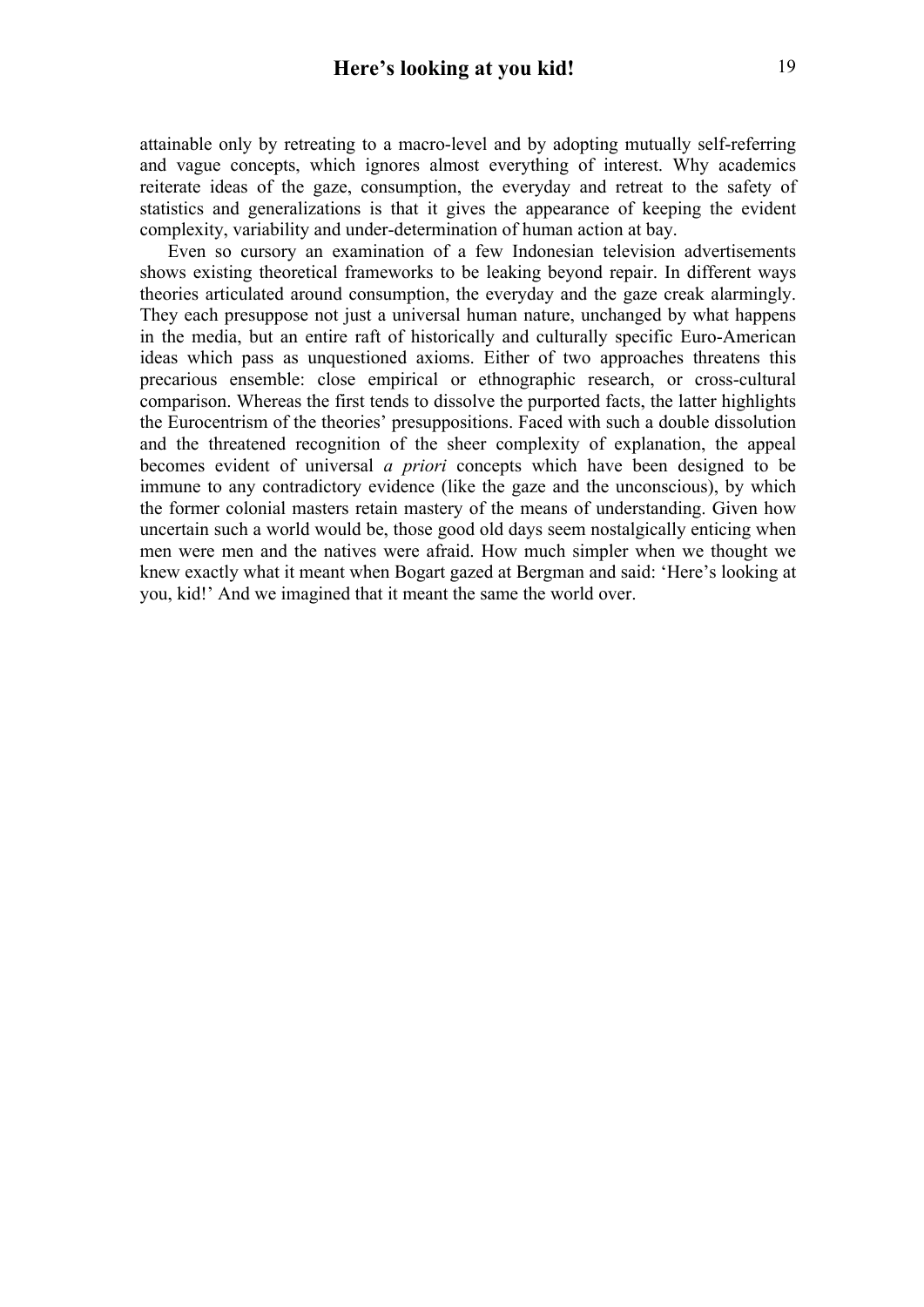# **Bibliography**

| Althusser, L. 1984. | Ideology and ideological state apparatuses. In <i>Essays on</i><br><i>ideology</i> . London: Verso.                                                                                                                                      |
|---------------------|------------------------------------------------------------------------------------------------------------------------------------------------------------------------------------------------------------------------------------------|
|                     | Baudrillard, J. 1988a. The system of objects. In Jean Baudrillard: selected writings. ed.<br>M. Poster, trans. J. Mourrain, Oxford: Polity; original 1968. Le                                                                            |
| $-1988b.$           | système des objets. Paris: Gallimard.<br>Consumer society. In Jean Baudrillard: selected writings. ed. M.<br>Poster, trans. J. Mourrain, Oxford: Polity; original 1970 La<br>société de consommation: ses mythes, ses structures. Paris: |
| $-1990.$            | Gallimard<br>Seduction. trans. B. Singer, New York: St. Martin's Press;                                                                                                                                                                  |
|                     | original 1979 De la seduction. Paris: Editions Galilée.                                                                                                                                                                                  |
| Bocock, R. 1993.    | Consumption. London: Routledge.                                                                                                                                                                                                          |
| Carroll, N. 1988.   | Mystifying movies: fads and fallacies in contemporary film<br>theory. Oxford: Columbia Univ. Press.                                                                                                                                      |
|                     | Collingwood, R.G. 1942. The New Leviathan or man, society, civilization and                                                                                                                                                              |
|                     | barbarism. Oxford: Clarendon Press.                                                                                                                                                                                                      |
| $-1946.$            | The idea of history. Oxford: Clarendon Press.                                                                                                                                                                                            |
|                     | de Certeau, M. 1984. <i>The practice of everyday life.</i> trans. S. Rendall, London: Univ. of                                                                                                                                           |
|                     | California Press; original 1974. L'Invention du quotidian: arts de<br><i>faire.</i> Paris: Gallimard.                                                                                                                                    |
| Doane, M.A. 1992.   | Film and the masquerade: theorizing the female spectator. The                                                                                                                                                                            |
|                     | sexual subject: a Screen reader in sexuality. London: Routledge.                                                                                                                                                                         |
| Dolar, M. 1993.     | Beyond interpellation. Qui parle 6, 2: 75-96.                                                                                                                                                                                            |
| Dyer, R. 1992.      | Don't look now: the male pin-up. In The sexual subject: a Screen                                                                                                                                                                         |
|                     | reader in sexuality. London: Routledge.                                                                                                                                                                                                  |
| Ferguson, H. 1990.  | The science of pleasure: cosmos and psyche in the bourgeois<br>world view. London: Routledge.                                                                                                                                            |
| Fink, B. 1995.      | The Lacanian subject: between language and jouissance.                                                                                                                                                                                   |
|                     | Princeton, NJ: Univ. Press.                                                                                                                                                                                                              |
| Foucault, M. 1973.  | The birth of the clinic. London: Tavistock.                                                                                                                                                                                              |
| $-1977.$            | Discipline and punish: the birth of the prison. trans. A. Sheridan,                                                                                                                                                                      |
|                     | Harmondsworth: Penguin.                                                                                                                                                                                                                  |
| $-1990.$            | Nietzsche, Freud, Marx. In Transforming the hermeneutic<br>context: from Nietzsche to Nancy. eds. G.L. Ormiston & A.D.<br>Schrift, Albany, N.Y.: New York State Univ. Press, pp. 59-67.                                                  |
|                     | Selections from the prison notebooks of Antonio Gramsci. eds. &                                                                                                                                                                          |
| Gramsci, A. 1971.   | trans. Q. Hoare & G. Nowell Smith, London: Lawrence $\&$<br>Wishart.                                                                                                                                                                     |
| Hacking, I. 1990.   | The taming of chance. Cambridge: Univ. Press.                                                                                                                                                                                            |
| Hall, S. 1980.      | Encoding/decoding. In Culture, media, language: working                                                                                                                                                                                  |
|                     | papers in cultural studies, 1972-79. eds. S. Hall et al. London:                                                                                                                                                                         |
|                     | Unwin Hyman.                                                                                                                                                                                                                             |
|                     | Henriques, J. et al. 1984. Changing the subject: psychology, social regulation and<br>subjectivity. London: Methuen.                                                                                                                     |
| Hobart, M. 1990.    | The patience of plants: a note on agency in Bali. Review of                                                                                                                                                                              |
|                     | Indonesian and Malaysian affairs. 24, 2: 90-135.                                                                                                                                                                                         |